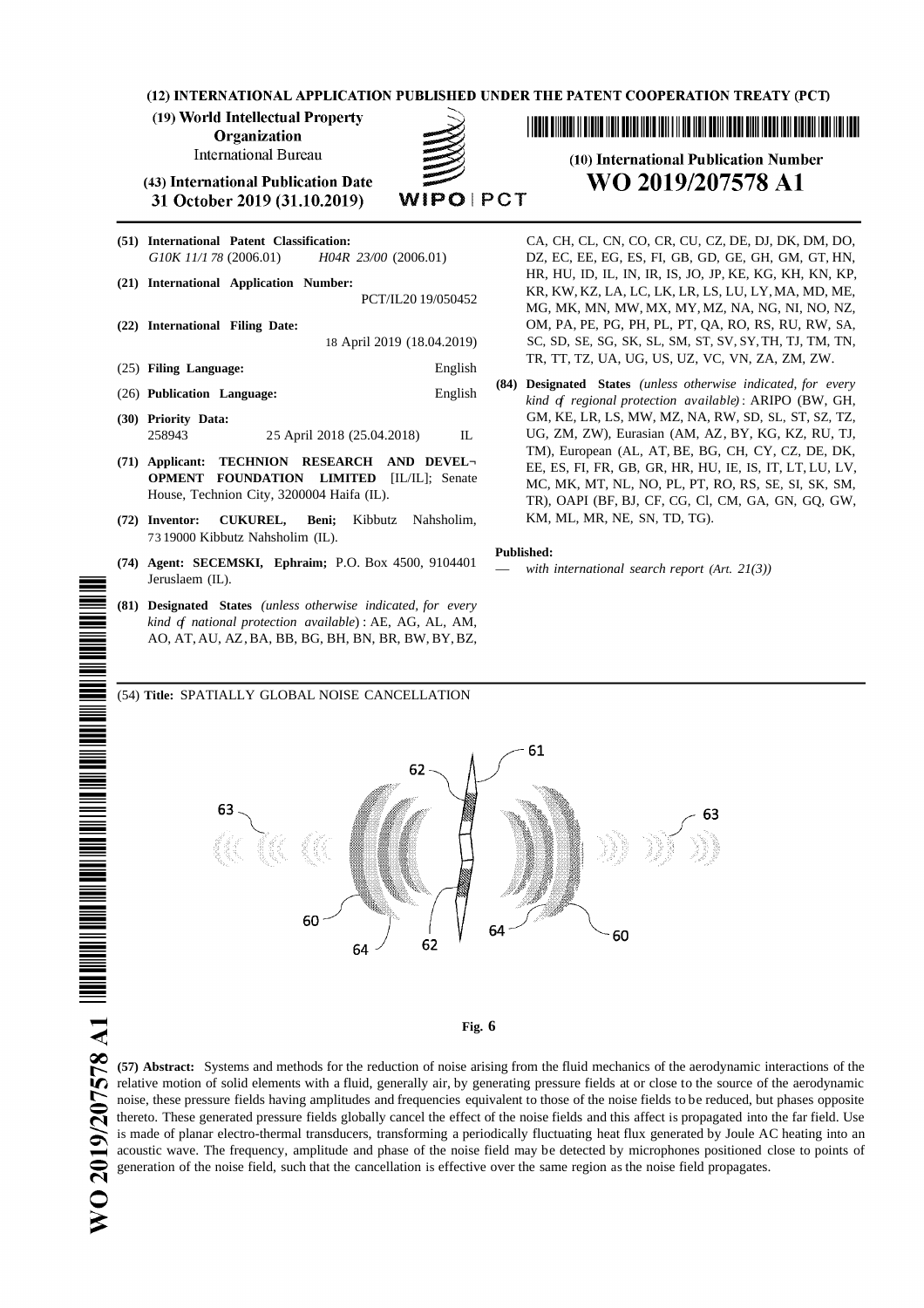# SPATIALLYGLOBAL NOISE CANCELLATION

FIELD OF THE INVENTION

The present invention relates to the field of the cancellation of noise by means of electrically driven thermo-acoustic transducers, especially using techniques which are effective over a wider region other than a specific local region.

## BACKGROUND

Noise reduction via sound cancellation is a trending mechanism for diminishing acoustic pollution in a multitude of sectors, including aviation, energy generation, transportation, military applications and elsewhere. Such systems use local annihilation of an unwanted acoustic pressure field through the creation of an out-of-phase sound wave at the same amplitude and frequency, actively modulated in a control circuit according to the unwanted sounds as detected by sensing elements. This typically involves an array of loudspeakers, which convert electric power into acoustic energy through vibro-mechanics. This solution works well in a limited number of clearly localized and defined situations, but the geometric limitations of conventional loudspeakers prevent the effective use of these anti-phase pressure emitters from being used in a distributed manner. Therefore, the common implementation of prior art noise cancellation is generally localized to the observer, rather than providing an overall elimination or reduction at the source. Moreover, due to the moving parts, the inherently fragile design of vibro-mechanical devices like loudspeakers, even if of the more robust types such as ribbon speakers or electrostatic speakers, prevents their efficient deployment and utilization in most industrial or large scale environmental applications.

Furthermore, besides the above mentioned problems of the localized nature of the acoustic cancellation, a nd the fragility of some of the sources available, conventional speaker technologies produce sound via vibro-acoustics. The most common electrodynamic speakers operate by the relative linear motion between a permanent magnet and a coil type electro magnet connected to a diaphragm. Electrostatic loudspeakers are made up of a thin positively charged diaphragm sandwiched between two metallic meshes of opposing charge, the polarity of which is periodically inverted. Ribbon transducers make use of a thin metal

 $\mathbf{k}$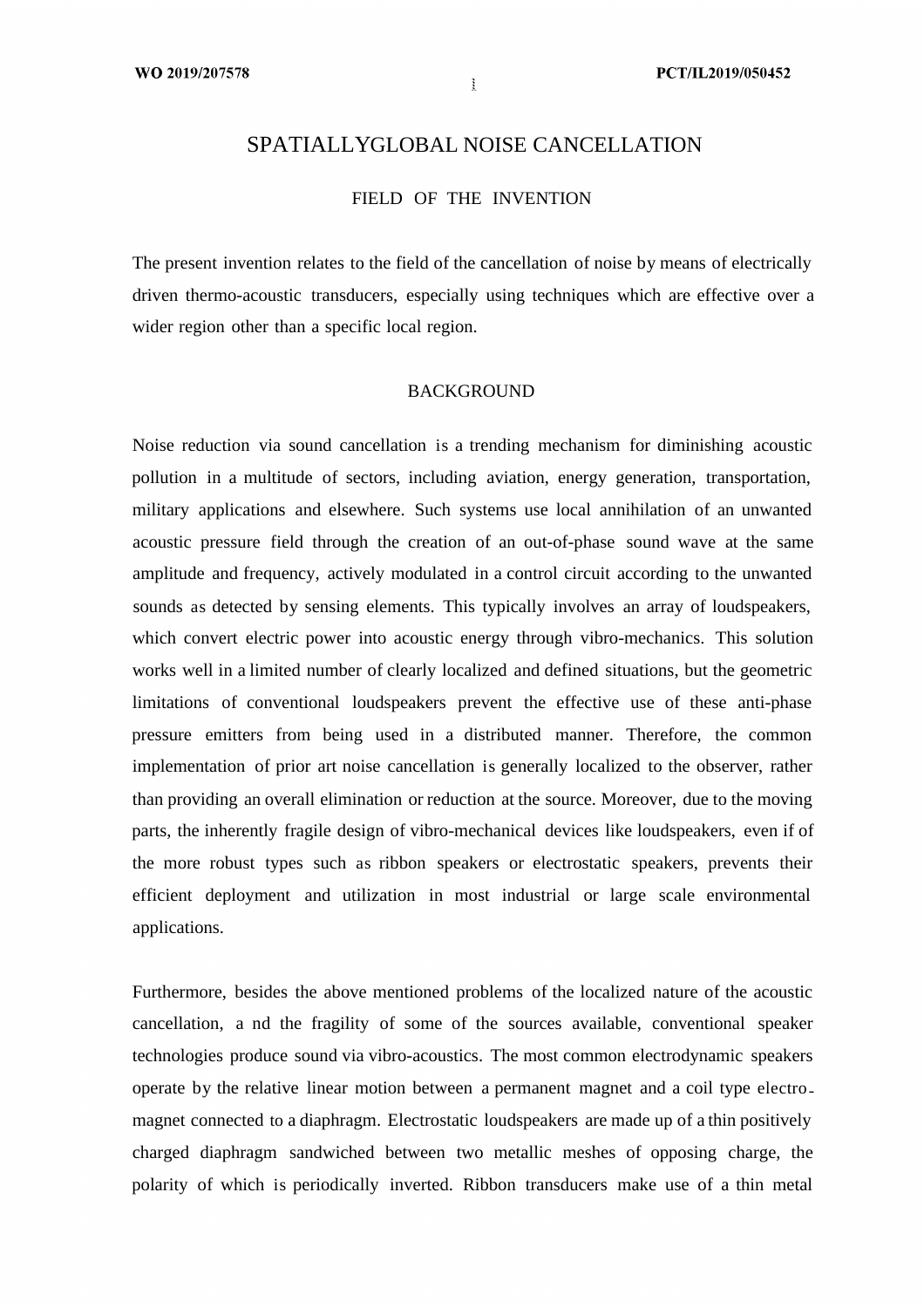ribbon suspended in a magnetic field, which vibrates when an oscillatory electrical signal is applied on it. Magneto strictive technology is based on shape change of some metal during magnetization, inducing vibrations. Piezoelectric speakers, which produce sound by changing dimensions when subject to a potential difference, have been used in aviation noise cancellation applications. Thus, in all these acoustic sources, sound is produced by moving components which require a free volume on both sides of the vibrating element. This forced the earlier applications to cut open windows inside stators, to place the actuators within, and to close the surface by metallic covers and porous meshes. Common to all vibro-acoustic sources is this inherent need to design for unrestricted openings that allow diaphragm movement. Such an approach cannot be readily implemented on flying platforms or on the moving surfaces of machinery.

One of the most important fields where noise reduction is of great importance, involves the reduction of noise pollution around airports. This applies to both take-off and landing aircraft, and reference is made to Fig. 1, which shows the comparative levels of noise from the various sources in an aircraft. These sounds are produced from a number of sources, including blade-pass interactions between the rotors and stators of a multi-stage engine, separation points, vortex wake interactions, large scale turbulence, boundary layer radiation and shockwaves. Strong sounds are also generated at or close to the surfaces of the airframe, especially at the leading and trailing edges of airfoils and flaps. Control of noise generated by aircraft surfaces, however, is generally secondary to those generated by the engines. Such noises typically pose substantial challenges due to extreme operational conditions and environments, complex component geometry, highly complex surface interactions, and perhaps most important, the distributed nature of the noise sources, which cannot be readily cancelled on a non-localized basis.

Modem commercial aircraft employ high-bypass-ratio (HBPR) engines with separate hot and cold flow paths, and non-mixing, short-duct exhaust systems. The noise sources in such engine are the turbine, the compressor, the jet and the fan. The contribution of each noise source has significantly evolved in the last decades. In designs typical of the l960s, the jet was the main source of noise, whereas in modem turbofans, the fan itself is the main noise source.

 $\mathfrak{D}$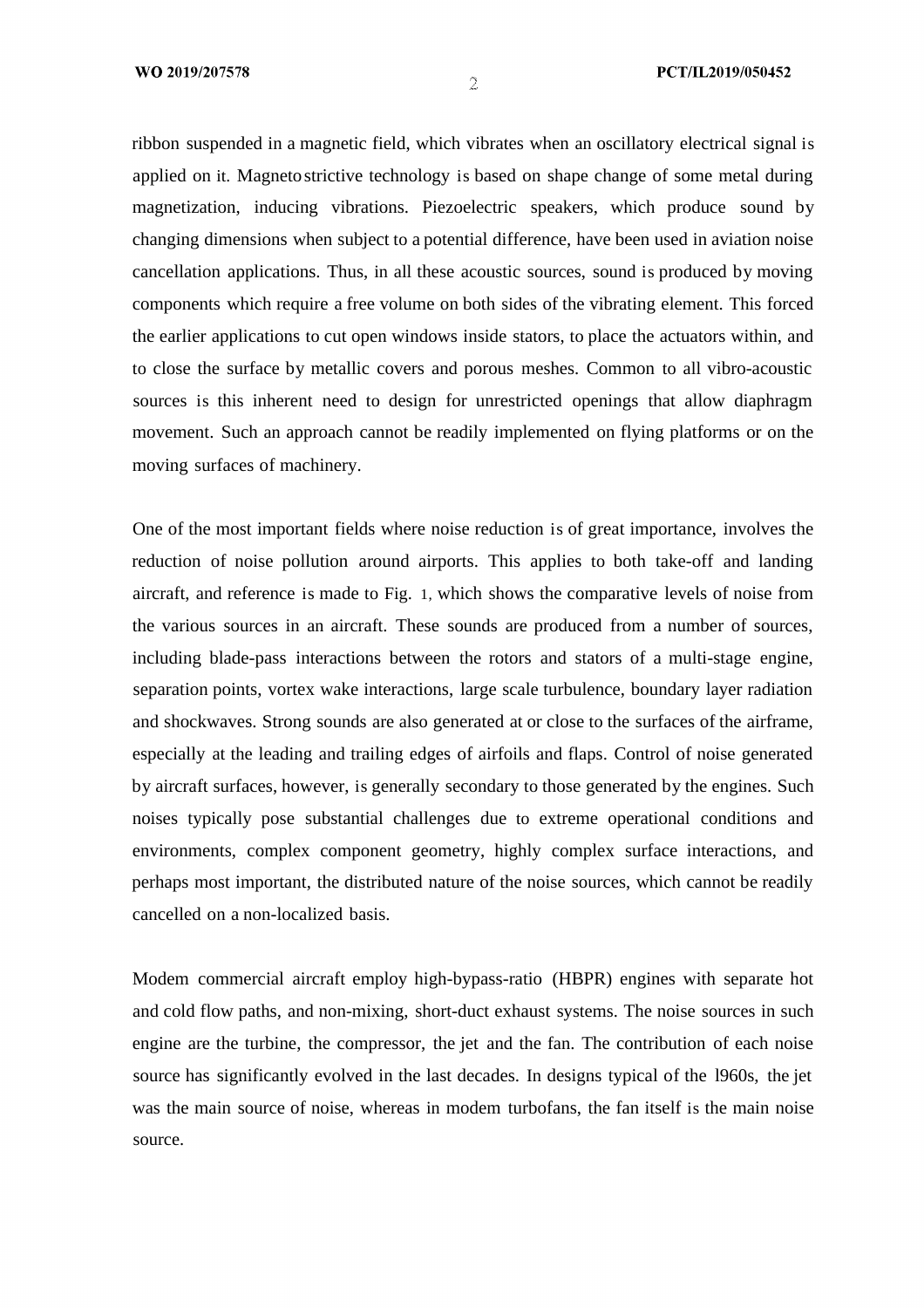Considering the jet itself, the noise is generated largely due to the high-speed, hightemperature, and high-pressure nature of the exhaust, especially during high thrust conditions. One major source of jet noise is the turbulent mixing of shear layers in the engine's exhaust. These shear layers contain instabilities that lead to highly turbulent vortices that generate the pressure fluctuations responsible for the sound. In order to reduce the noise associated with jet flow, various technologies have been developed to disrupt shear layer turbulence and reduce the overall noise produced.

Noise reduction of the jet engine plume signature can be achieved by the use of chevrons, or saw tooth patterns on the trailing edges of jet engine nozzles. Their principle of operation is that, as hot air from the engine core mixes with cooler air blowing through the engine fan, the shaped edges serve to smooth the mixing, which reduces noise-creating turbulence. This technology was developed largely by NASA Glenn Research Center, and is reviewed in the article by K.B.M.Q. Zaman et al, entitled "Evolution from 'Tabs' to 'Chevron Technology' a Review", published in Int. J. of Aeroacoustics, pp. 47-63 (October 2011), publishing the Proceedings of the l3th Asian Congress of Fluid Mechanics, 2010, Dhaka, Bangladesh. DOI: 10. 1260/1475-472X. 10.5-6.685

Considering the fan, its noise is mostly tonal and its signature depends on the fan rotational speed:

at low speed, the fan noise is due to the interaction of the blades with the distorted flow injected in the engine; this happens for example during the approach;

at high engine ratings, the fan tip is supersonic and this allows intense rotor-locked duct modes to propagate upstream. This noise, known as "buzz saw", is typical at take-off, and is described in the article entitled "Buzz-saw noise: prediction of the rotor-alone pressure field" by A. McAlpine, et al, published in Journal of Sound and Vibration, 331(22), 4901-4918, (2012). DOI: l0.l0l6/j.jsv.20l2.06.009.

A number of solutions have been proposed for reducing engine noise on aircraft, including: 1. Passive acoustic liners to damp the noise generated. These are installed in the nacelle, and they extend as much as possible to cover the largest area.

- 2. Aircraft reconfiguration (engines located above the wings deflect sound upwards)
- 3. Blade/component optimization for minimum noise production
- 4. Active noise control via loudspeaker arrays

 $\mathfrak{I}$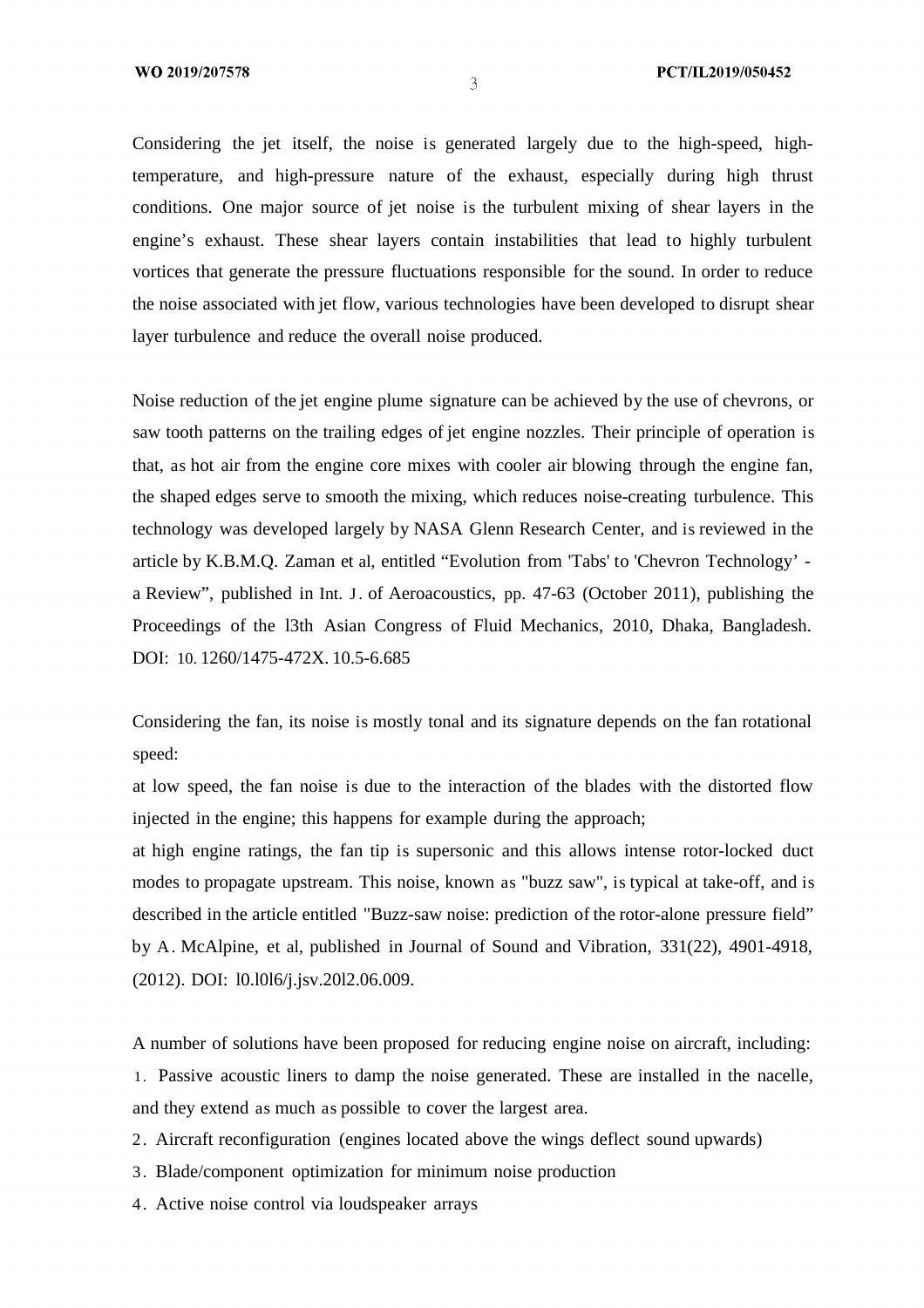5. Periodic blade pitch change (ROTOSUB™, as available from RotoSub AB of Linkoping, Sweden)

However, each of these proposed solutions has significant drawbacks, as follows:

- 1. Passive acoustic liners only reduce sound produced at a single frequency associated with the tonal content of a specific operating point, and are therefore less useful for dynamic or broader range of operating conditions such as in take-off and landing situations.
- 2. Aircraft reconfiguration may be feasible, but is unlikely to occur because of the huge expenses and risk in making such a fundamental change in aircraft design.
- 3. Component optimization of the rotor/stator shapes does not fully eliminate the problem, and in any event, it has a negative impact on performance and efficiency, both of which are generally considered much more important than noise reduction.
- 4. Loudspeaker array systems are heavy and complex, and in any event, cannot operate in the high temperatures of a jet engine environment.
- 5. ROTOSUB™ technology may be effective, but is impractical for highly loaded airfoil applications, such as on the rotors of an aircraft engine.

Rotary fans, whether a small fan in a desktop computer, or the fan of a large GT engine, generate most of their noise through aerodynamics associated with rotor-stator interaction. Such noise must be distinguished from vibro-acoustic interactions, in which mechanical vibrations generate propagating sound waves in the air contacting the vibrating element. In contrast to vibro-acoustic noise, most fan noise arises from the fluid mechanics of aerodynamic interactions, between the moving mechanical parts of the fan (the rotor) cutting through the fluid surrounding those parts. The layers of air are periodically sheared by the rotating blades of the fan, generating coherent vortex structures in the fluid flow stream. Additionally, the flow of the fluid propelled by the rotor is temporally and spatially nonuniform, and such a flow past the stators contributes to significant sound from the interaction of the fluid with the stator blades as well. Since such noise sources are located over the entire circular periphery of the rotor and the stator blades, any sources for noise cancellation should also be located around this periphery, so that effective cancellation of the noise field can be achieved globally over a large space, regardless of observer positions, extending out to the far field. The prior art methods of using loudspeakers is unable to tackle this problem, since the size of the loudspeakers, even if substantially miniaturized, does not enable them to be positioned at the source of the fluid dynamic interaction which generates the noise, and any

 $\Lambda$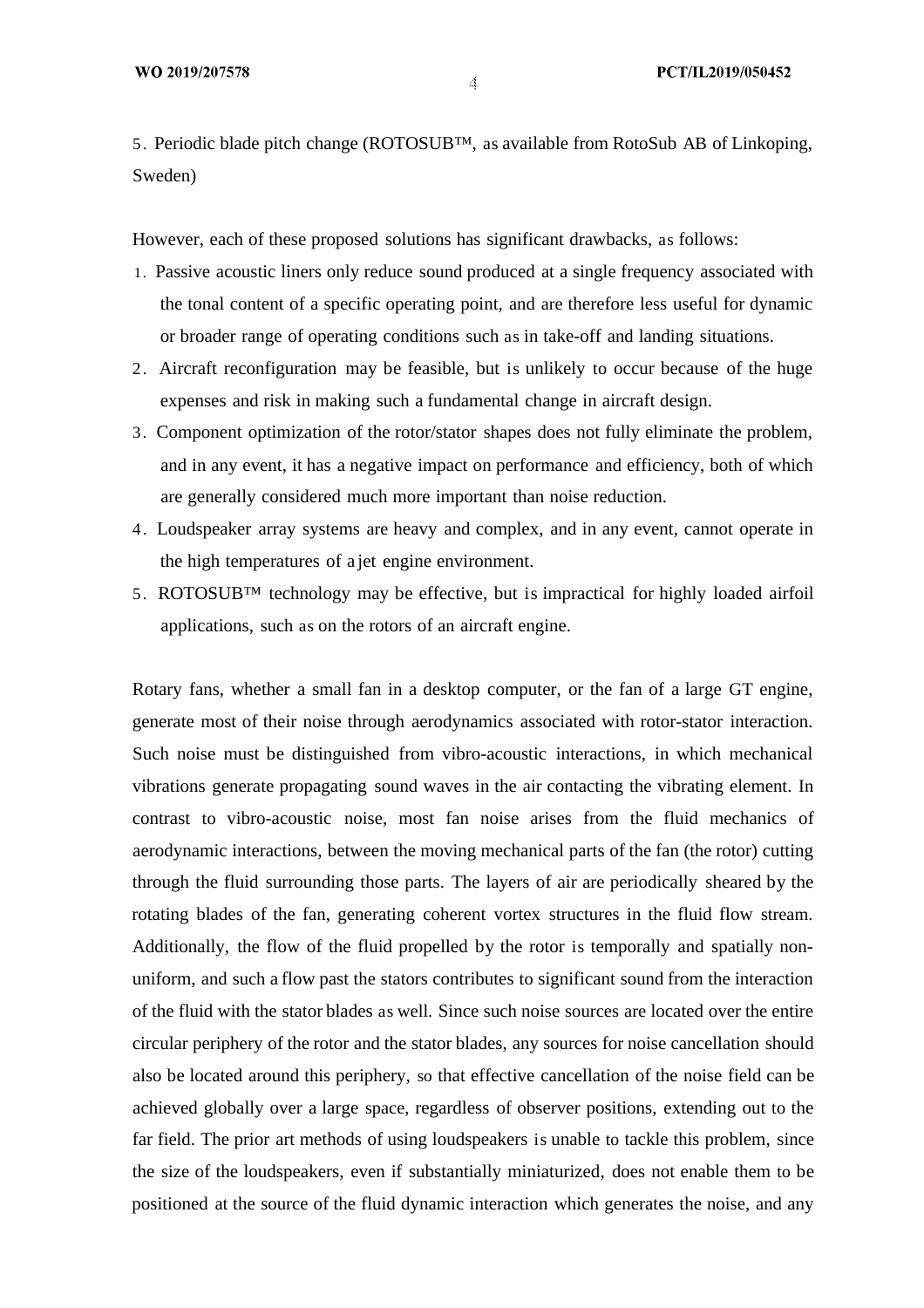other location would render the solution sensitive to the position of the observer, or more accurately, the sound perceiver.

The previously mentioned Fig. 1 illustrates the breakdown of the various noise components of a complete aircraft, comparing the take-off characteristic noise breakdown, with that of the approach noise. As is observed, the vast majority of the noise comes from engine noise and not from airframe generated noise.

Reference is now made to Fig. 2, which illustrates the various noise sources in a modem gas turbine engine, as a function of the frequency of spectrum. As is observed, the level of jet noise falls off rapidly with increasing frequency, such that over the majority of the disturbing noise spectrum, the major contribution to the noise comes from distinct frequencies associated with the fan.

Other rotating machinery systems that generate noise almost entirely from fluid dynamics interactions, include such installations as ventilation fans, electronic equipment cooling fans, air conditioning units, wind turbines, printing presses (where noise is generated by the regular flutter of the moving sheets being transported through the press), vacuum cleaners, and other such devices. Additionally, machinery with exhaust and intake manifolds and ducts, such as internal combustion engine intake and exhaust passages, vacuum cleaners and air conditioning installations also generate such noise from the high speed flow of air through them. Finally, moving vehicles and aircraft also generate such noise by the motion of the vehicle or aircraft (airframe, wings or landing gear) through the ambient air.

A number of prior art references describe the use of sound cancellation techniques for reducing noise pollution from various airborne related sources. Thus, in US Application No. 2013/0056581 to D. Sparks, for "Rijke tube cancellation device for helicopters", there is described an acoustic signature reduction system for application typically on an aircraft. The acoustic signature reduction system uses a controller, power supply, and a thermo-acoustic tube such as a Rijke tube or Sondhauss tube to generate a cancellation noise of equal amplitude and inverted phase to that of noise generated by rotor blades when rotating. However, such thermo-acoustic tube sources are bulky and lengthy, as shown in Fig. 1 of the reference, since they generate the sound wave by the thermo-acoustic interaction within a gas. Thus, although this reference describes the use of thermo-acoustic gas tubes to reduce

 $\mathcal{S}$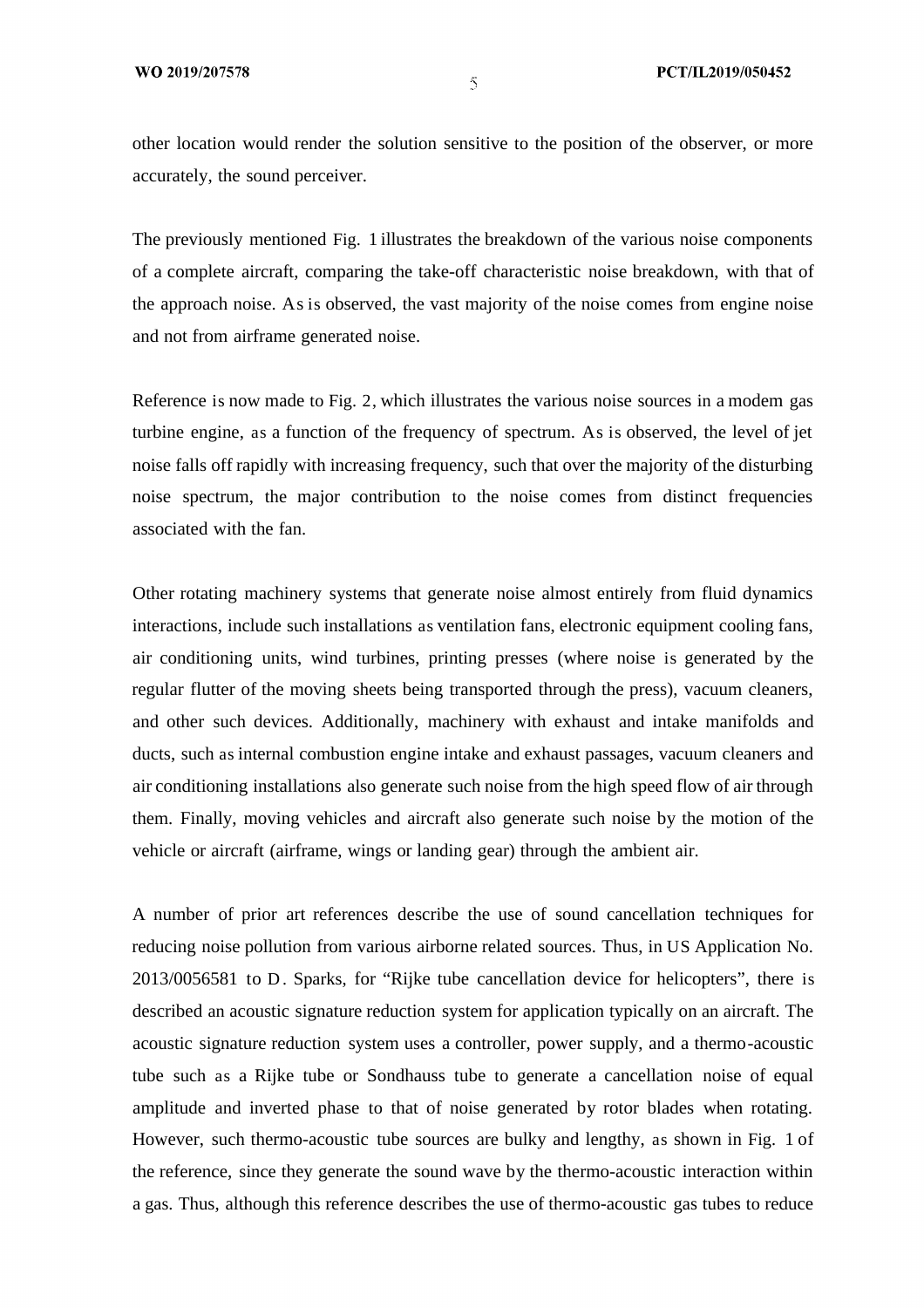the noise of the helicopter rotor, it does not appear to be practical to use them as distributed acoustic sources for noise cancelation within gas turbine or jet engines, or on any other moving parts, where their physical dimensions would interfere with the operation of the device.

In US Patent No. 5,478,199, for "Active Low Noise Fan Assembly" to P.R. Gliebe, there is described a turbo fan engine in which the fundamental blade passing frequency noise tone is actively attenuated by a plurality of anti-noise sound transmitters disposed in the fan duct. The only sound transmitters specifically described in this reference are electromagnetic sound drivers or speakers, or piezoelectric ceramic drivers, or fluidic drivers, all of which involve moving parts, and therefore, need a free volume to enable the propagation of the sound from the device.

In US Patent No. 9,442,496, for "Active Airborne Noise Abatement" and in US Published Patent Application No. 2017/0178618 for "Carbon Nanotube Transducers on Propeller Blades for Sound Control", both to B.C. Beckman et al., there are described the use, *inter alia,* of carbon nano-tubes or piezoelectric sound transducers for sound cancellation of the predicted sound patterns of helicopter blades.

In general, due to the moving parts involved in vibro-mechanical devices of the prior art, not only does their miniaturization presents significant challenges, but they are inherently fragile and require clearance gaps around the vibrating diaphragm boundaries and thus not suitable for aero-engine and the general airframe environment.

Furthermore, because of the large spatial volume over which such noises are propagated, prior art solutions of noise cancellation have limited effectiveness, and therefore, there exists a need for sound reduction systems which overcome at least some of the disadvantages of prior art systems and methods of reducing aero-dynamically generated noise.

The disclosures of each of the publications mentioned in this section and in other sections of the specification, are hereby incorporated by reference, each in its entirety.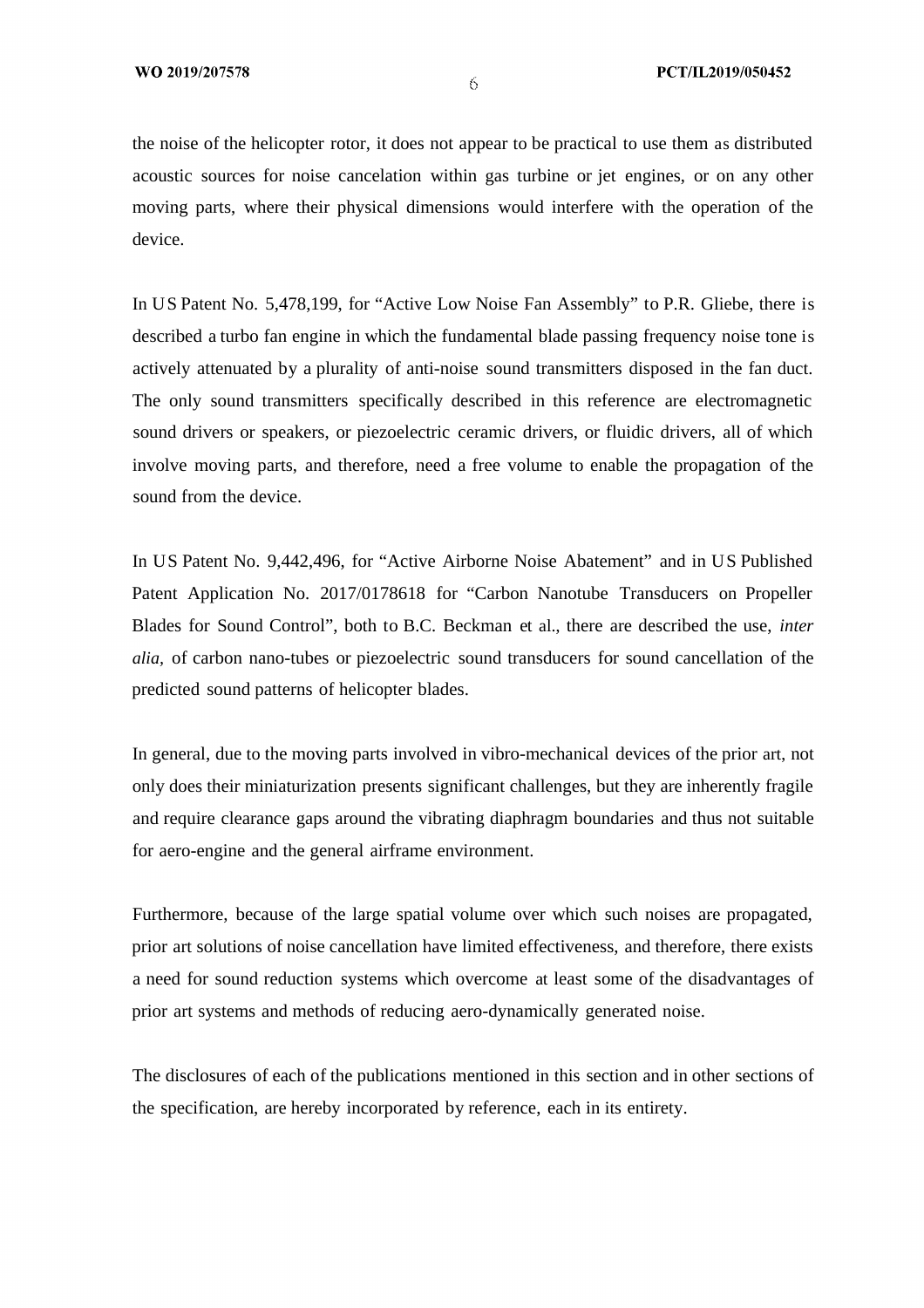### SUMMARY

The present disclosure describes new exemplary systems and methods for the reduction of noise arising from the fluid mechanics of the aerodynamic interactions of high speed relative motion between a fluid, generally air, and a solid element, whether the relative motion is generated by high speed motion of rotor blades through the fluid, or whether from the high speed temporally and spatially non-uniform, anisotropic flow of the fluid past static elements such as stator blades. Such systems and methods operate by generating pressure fields at or close to the source of the aerodynamic noise, these pressure fields having amplitudes and frequencies equivalent to those of the noise fields intended to be reduced, but phases opposite thereto. As a result, these generated pressure fields globally cancel the effect of the noise fields and this affect is propagated in to the far field. These new systems utilize sound generating devices in the form of thermo-acoustic devices, which are essentially planar electro-thermal sound transducers, transforming a periodically fluctuating heat flux into an acoustic wave. If the heating is generated by AC Joule heating, such as by using a sinusoidal input current, the frequency of the periodically fluctuating heat source, and thus the sound wave, is twice the frequency of the AC voltage input, as the heat dissipation of the thermo acoustic device is dependent on the absolute value of the input signal, and therefore provides a heat pulse on both the positive and negative half-periods of the AC input current.

Such devices, known historically as thermophones, have the advantage that they can be constructed in the form of thin, large area elements, such that they can be applied to surfaces very close to or even at the regions of the noise generating aerodynamic interactions. In this respect, they are able to cancel the aerodynamic noises essentially at source, and therefore are effective over essentially the same spatial volume over which the noise itself propagates. Such systems therefore present a global solution to the problem of noise generation and propagation by aerodynamic interactions, which cannot be achieved by the use of loudspeakers. Loudspeakers, by virtue of their size and structure, can only be positioned in the general vicinity of the noise source and cannot be located on surfaces very close to the regions of the noise generating aerodynamic interactions, or even co-planar to the elements in those regions causing the noise generation. An additional advantageous feature which enables the use of such thermo-acoustic generators in achieving noise cancellation in the field of the aerodynamic interaction of fast relative motion of objects with their surrounding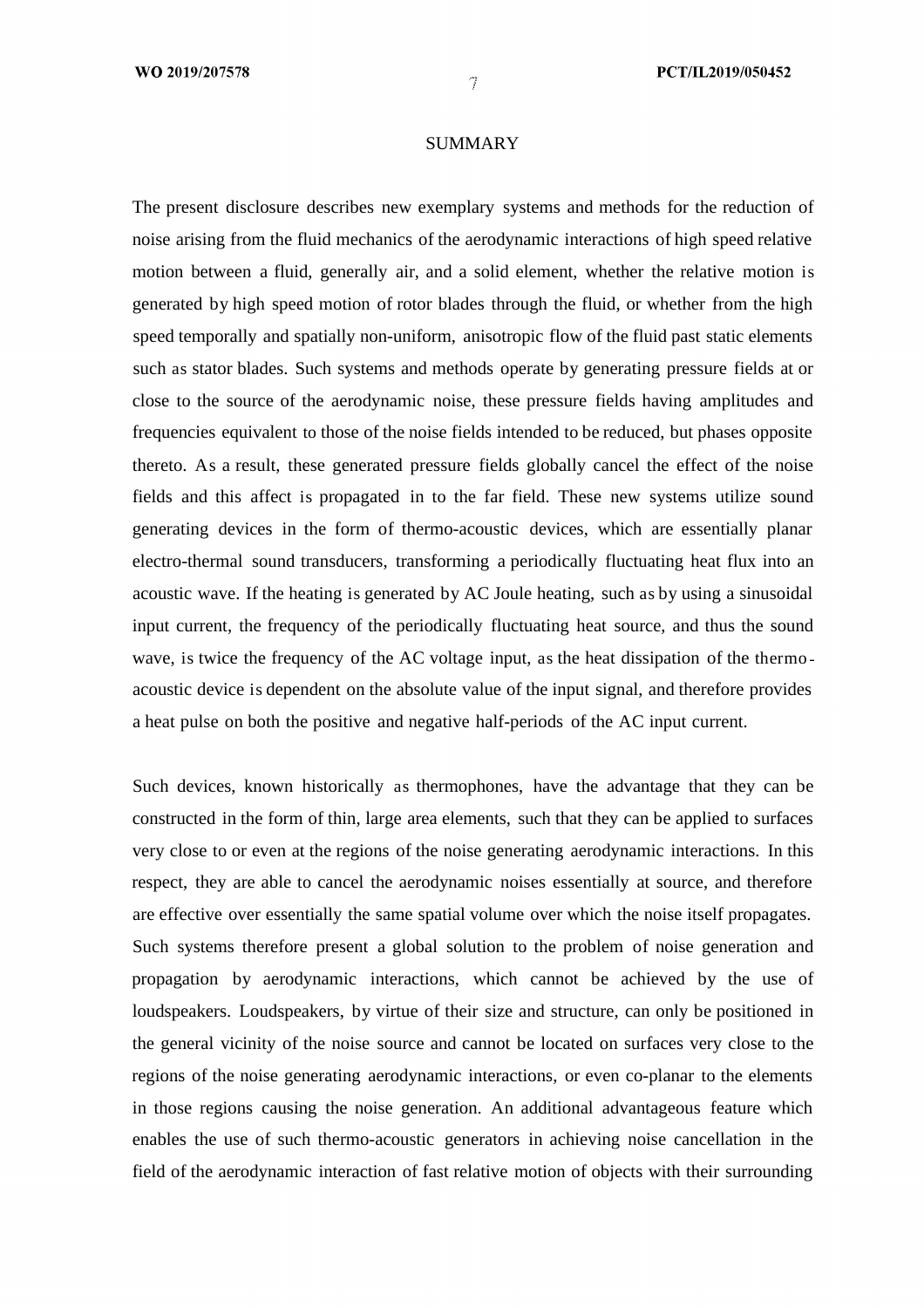fluid, especially in gas turbines, is that they can be constructed very robustly, such that they can withstand the extreme environmental conditions of the engine.

In order to cancel the acoustic noise field, it is necessary to determine its frequency, amplitude and phase, such that the cancellation field can be generated accordingly. One method of doing this is by means of active noise estimation, based on the use of microphones positioned throughout the region of noise field generation, and the input of the microphone output signals in a feedback control loop to drive the thermo-acoustic generators. Such methods have been used in prior art noise cancellation schemes using loudspeakers, but the systems described in the present disclosure differ in that they enable an effective cancellation field over the source boundary, which globally diminishes noise also at the far field.

An alternative method for determining the cancellation field parameters, is by use of what will be termed in this disclosure as a predictive cancellation scheme. This scheme is based on the prediction of noise levels from either acoustic simulation or from prior measurements on the rotating system, and the generation of dynamic cancellation fields which are phase locked to the rotation speed and relative rotor-stator positions. The relative phase can be calculated *a priori* for each different rotor blade at each relative position as it passes the stator based on the total number of blades and rotational speed. The advantage of this method is that there is no need to position microphones in a jet engine, which could be problematic because of the harsh conditions present there. Furthermore, there will be no reduction in the efficiency of the engine, which may be otherwise reduced by the presence of an array of even tiny microphones and their associated wiring.

The same considerations apply to the cancellation of noise fields arising from the interaction of fast moving aircraft or other vehicular surfaces with the surrounding atmosphere. Here too, a number of factors combine to make the use of prior art loudspeaker compensation fields impractical, namely that (i) there are extreme operating environments, (ii) it is of great importance not to affect the geometry of the flight or aerodynamic surfaces, (iii) the surface interactions with the atmosphere are complex, and (iv) the noise sources are distributed over large areas. The use of planar thermo-acoustic interaction devices also enables efficient noise reduction especially when considering the above mentioned combination of factors.

**k**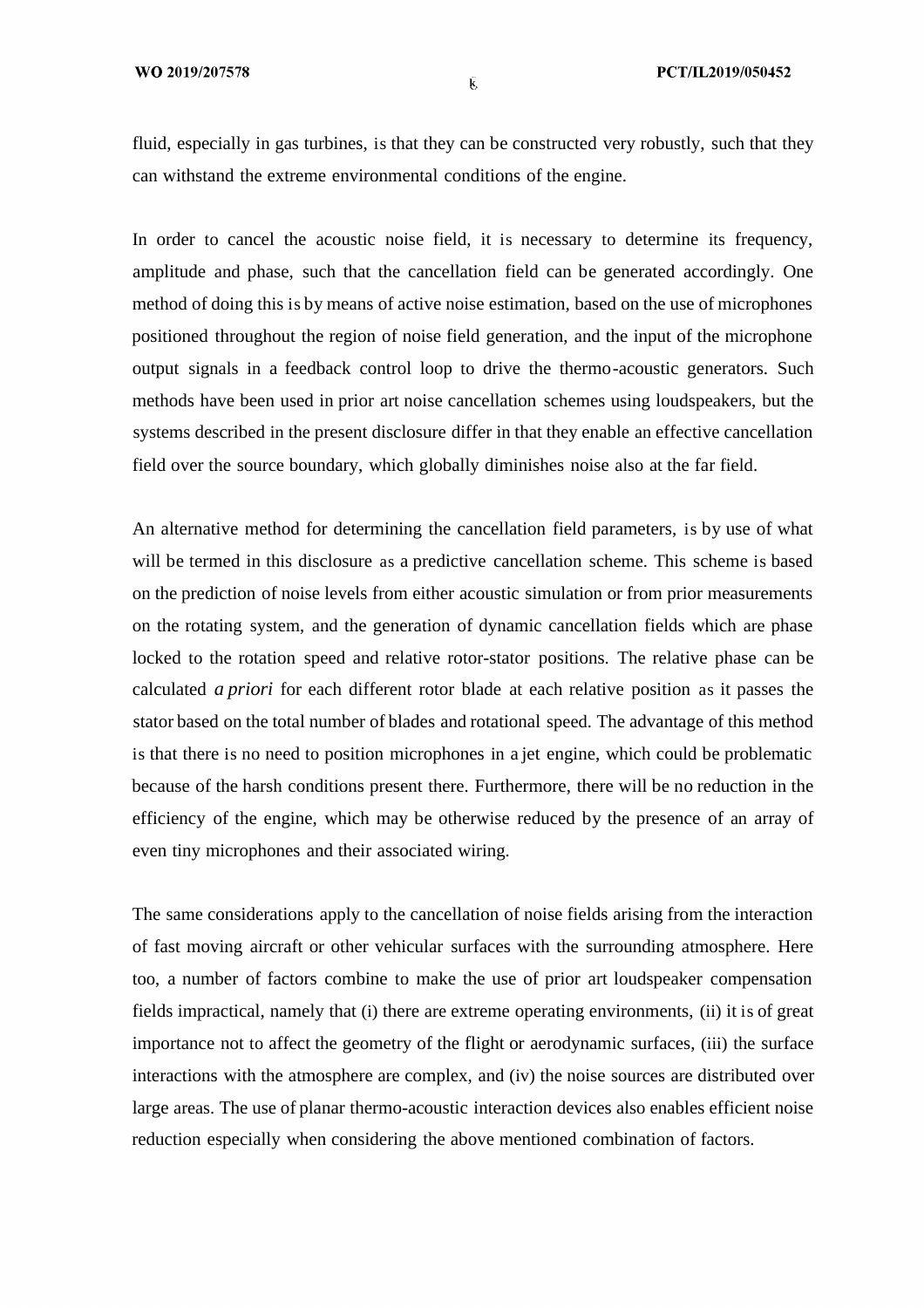It is to be understood that when terms such as opposite phase, or in antiphase, or out of phase, and the like are used in this disclosure, and thuswise claimed, the intention is to a sound wave that is optimally 180° out of phase with the wave it is intended to cancel, but that minor variations from this exact out-of-phase situation which may occur, are also intended to be included in this designation. The important characterizing feature is that such terms are intended to encompasses all frequencies which are conducive to global destructive interference between the noise source and the cancelling thermophone signal.

Furthermore, although the sound fields, the reduction of which the methods and systems of the present application are directed to, may arise from any kind of high speed relative motion between a fluid and solid elements located in the fluid flow, whether elements moving or rotating at high speed through an essentially static fluid, or whether fluid flowing at high speed past essentially static elements, or whether the relative motion of the fluid with respect to the element is temporally and spatially non-uniform, or any situation in-between, the currently disclosed methods and systems are often described in this disclosure in terms of rotating rotors in their surrounding fluid environment, since this is the most commonly held conception of such noise sources. However, even when this situation is thus used in illustrating the current methods and systems, it is to be understood that the methods and systems are not intended to be limited only to fast solid element motion through a fluid, but should be interpreted as fast relative motion between the solid element and its surrounding fluid, whether it be steady or unsteady, and uniform or non-uniform.

There is thus provided in accordance with an exemplary implementation of the devices described in this disclosure, a system for the reduction over a spatial volume, of a noise field arising from an aerodynamic interaction of an element having relative motion with its surrounding fluid, the system comprising:

(i) at least one microphone disposed on the element or in close proximity thereto, the at least one microphone adapted to produce an output signal corresponding to the noise field arising from interaction of the element with its surrounding fluid,

(ii) at least one planar thermo-acoustic generator having an electrically powered heating layer disposed on the element, or in close proximity thereto, and

(iii) a control unit adapted to utilize the output signal of the at least one microphone, and to generate current correlated to the output signal for application to the electrically powered heating layer, such that the at least one thermo -acoustic generator emits a compensating

 $\overline{\rm Q}$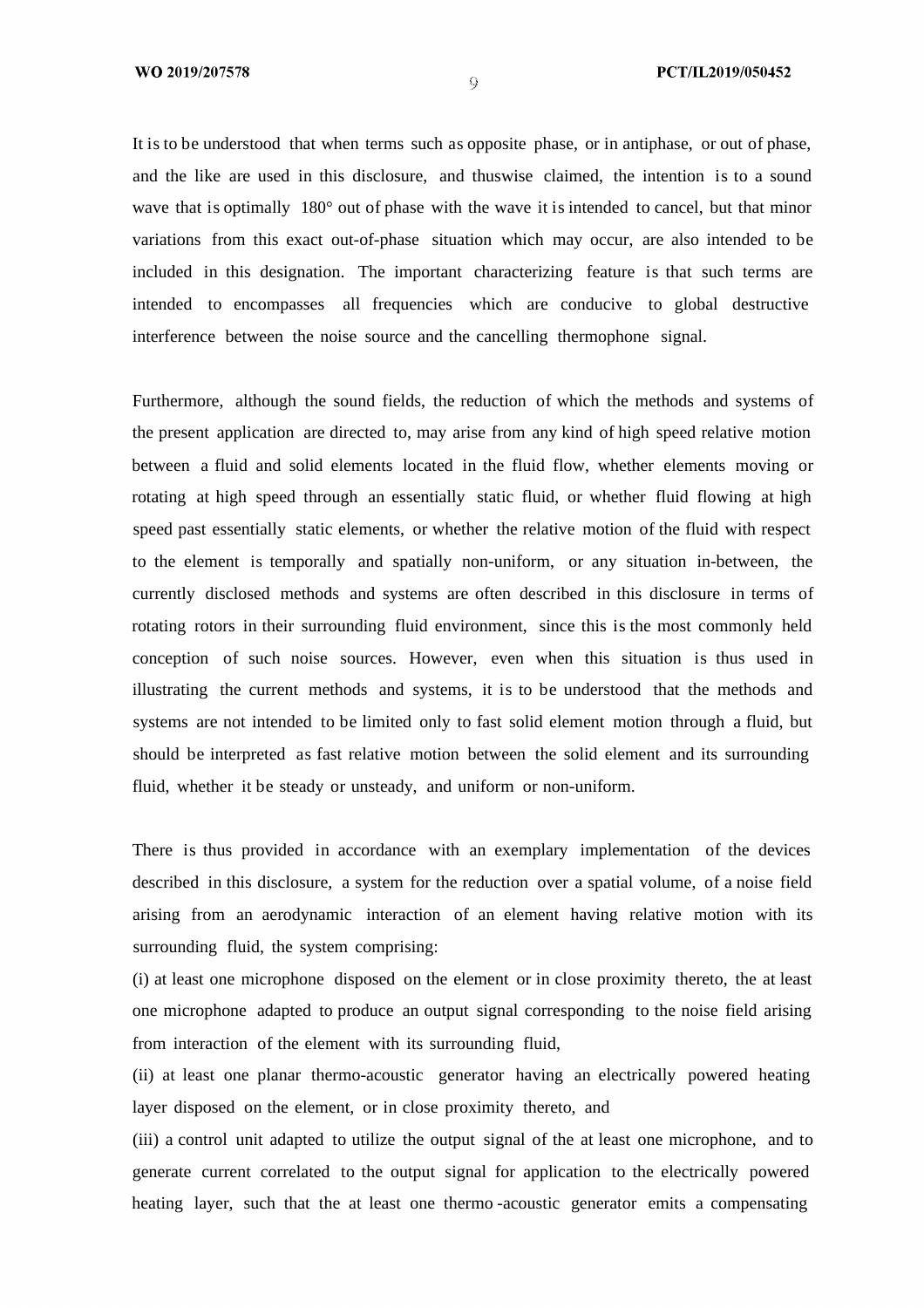noise field having the frequencies and amplitudes of that measured by the at least one microphone, but having an opposite phase, such that the noise field is reduced over the spatial volume.

In such a system, the relative motion may arise either from motion of the element through the fluid, or from motion of the fluid past the element, or from a combination thereof. In such a case, the relative motion of the fluid with respect to the element may be temporally or spatially non-uniform motion.

In any of the above mentioned systems, the element maybe a rotating element. In such a situation, the rotating element may at least be one blade of a fan or a compressor or a turbine. Alternatively, the rotating element may be a component of a jet engine. In the latter case, the aerodynamic interaction may be generated by the motion of the air resulting from interaction of a rotor and stator of the jet engine.

According to yet further implementations, the at least one thermo-acoustic generator may comprise a planar substrate on which is deposited an electrically powered heating layer. Furthermore, the at least one thermo-acoustic generator may be disposed on at least one of the stator and rotor of a fan. Alternatively, the at least one thermo-acoustic generator, may be disposed on at least one of the surfaces of a wind turbine, or on at least one of the stator and rotor of the compressor of a jet engine. Furthermore, the at least one thermo-acoustic generator may be disposed on at least one of the surfaces of a ground vehicle or an aerial vehicle. Also, in any of the above described systems, the surrounding fluid may itself be affected by other stationary or moving elements.

According to yet another exemplary implementation of the systems described above, the controller may be configured to spectrally analyze the noise field, and to generate from spectral components of the noise field, waveforms of current for applying to at least one thermo-acoustic generator, having frequency, amplitude and phase such that the spectral components of the compensating noise field emitted by the thermo-acoustic generator neutralize the spectral components of the noise field.

According to yet further implementations of the present application, there is provided a system for the reduction over a spatial volume, of a noise field arising from an aerodynamic interaction of an element with its surrounding fluid, the system comprising:

 $10<sup>1</sup>$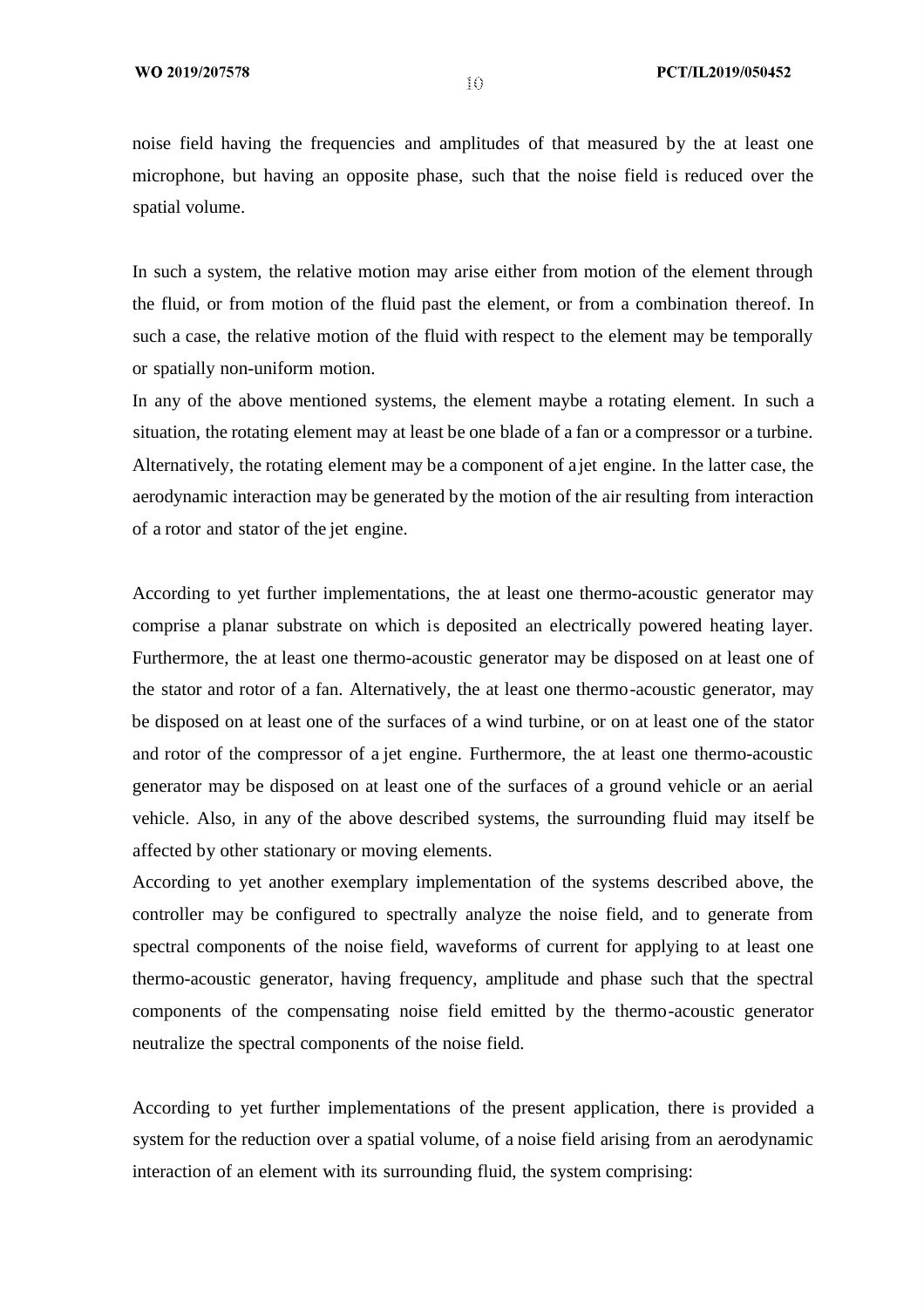(i) at least one planar thermo-acoustic generator having an electrically powered heating layer disposed on the element or in close proximity thereto, and

(ii) a control unit adapted to generate a current correlated to the noise field for application to the electrically powered heating layer, such that the at least one thermo-acoustic generator emits a compensating noise field having the frequencies and amplitudes of the noise field, but having opposite phase, such that the noise field is reduced over the spatial volume, wherein the frequencies, amplitudes and phases of the noise field are predicted either by a simulation of the noise field as a function of the position and speed of motion of a moving element associated with the flow of the fluid, or by a set of prior measurements of the noise field as a function of the position and speed of motion of the moving element.

In such a system, the motion of the moving element may be either a rotation or a displacement motion. The moving element may be any of a piston, a diaphragm, a rotor, or a valve. It may alternatively be a part of the rotor of a rotor-stator mechanism, and the current may then be phase locked to the relative rotor-stator position and the speed of rotation. Yet alternatively, the moving element may be at least one blade of a fan or a compressor or a turbine, or a component of a jet engine. In the latter case, the aerodynamic interaction may be generated by the motion of the air resulting from interaction of a rotor and stator of the jet engine.

In any of the latter mentioned systems, the at least one thermo-acoustic generator may comprise a substrate on which is disposed a thin, electrically powered heating element. The at least one thermo-acoustic generator may be disposed on at least one of the stator and rotor of a fan or a compressor or a turbine, or on at least one of the surfaces of a wind turbine, or at least one of the surfaces of a ground vehicle or an aerial vehicle.

Additionally, the surrounding fluid may itself be affected by other stationary or moving elements.

Furthermore, in any of the above mentioned systems for use with predictive noise fields, the controller may be configured to spectrally analyze the predicted noise field, and to generate from spectral components of the predicted noise field, current waveforms for applying to the at least one thermo-acoustic generator, the current waveforms having frequency, amplitude

 $\mathcal{L}$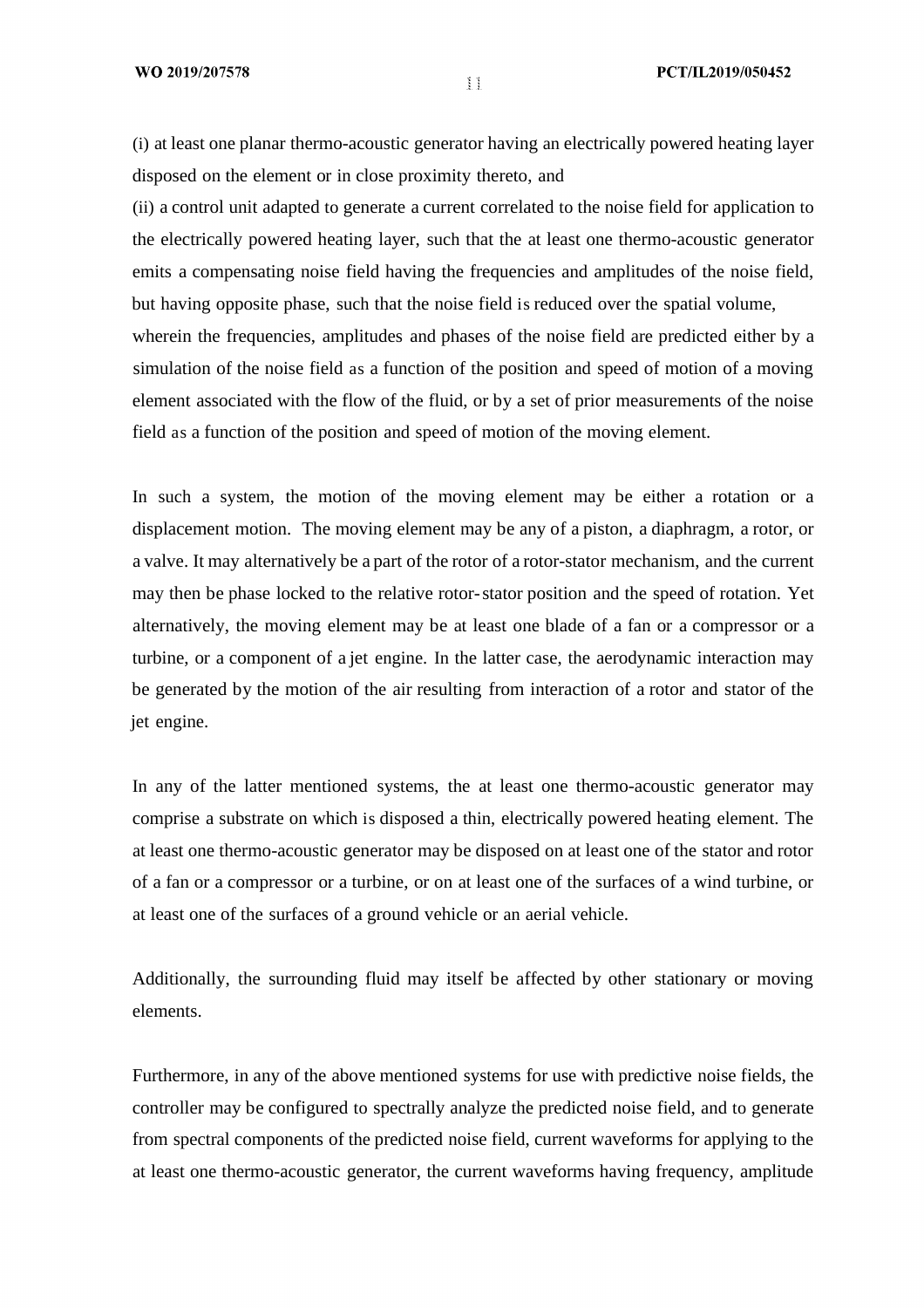and phase such that the spectral components of the compensating noise field emitted by the thermo-acoustic generator, neutralize the spectral components of the predicted noise field.

According to an implementation of the methods described in the present disclosure, there is also provided a method for the reduction over a spatial volume, of a noise field arising from an aerodynamic interaction of an element having relative motion with its surrounding fluid, said method comprising:

(i) providing at least one microphone previously disposed on the element or in close proximity thereto, the at least one microphone adapted to produce an output signal corresponding to the noise field arising from interaction of the element with its surrounding fluid;

(ii) providing at least one planar thermo-acoustic generator having an electrically powered heating layer, the at least one planar thermo-acoustic generator being disposed on the element, or in close proximity thereto;

(iii) generating a current correlated to the output signal of the at least one microphone; and (iv) applying the current to the electrically powered heating layer, such that the at least one thermo-acoustic generator emits a compensating noise field having the frequencies and amplitudes of that measured by the at least one microphone, but having an opposite phase, such that the noise field is globally reduced over the spatial volume.

In such a method, the global reduction of the noise field may be attained because of the disposing of the at least one planar thermo-acoustic generator on the element, or in close proximity thereto. Alternatively, the global reduction of the noise field may be attained because of the disposing of the at least one planar thermo-acoustic generator close to the points of generation of the noise field.

According to yet another implementation of the methods described in the present disclosure, there is further provided a method for the reduction over a spatial volume, of a noise field arising from an aerodynamic interaction of an element having relative motion with its surrounding fluid, the method comprising:

(i) providing at least one microphone disposed on the element or in close proximity thereto, the at least one microphone adapted to produce an output signal corresponding to the noise field arising from interaction of the element with its surrounding fluid,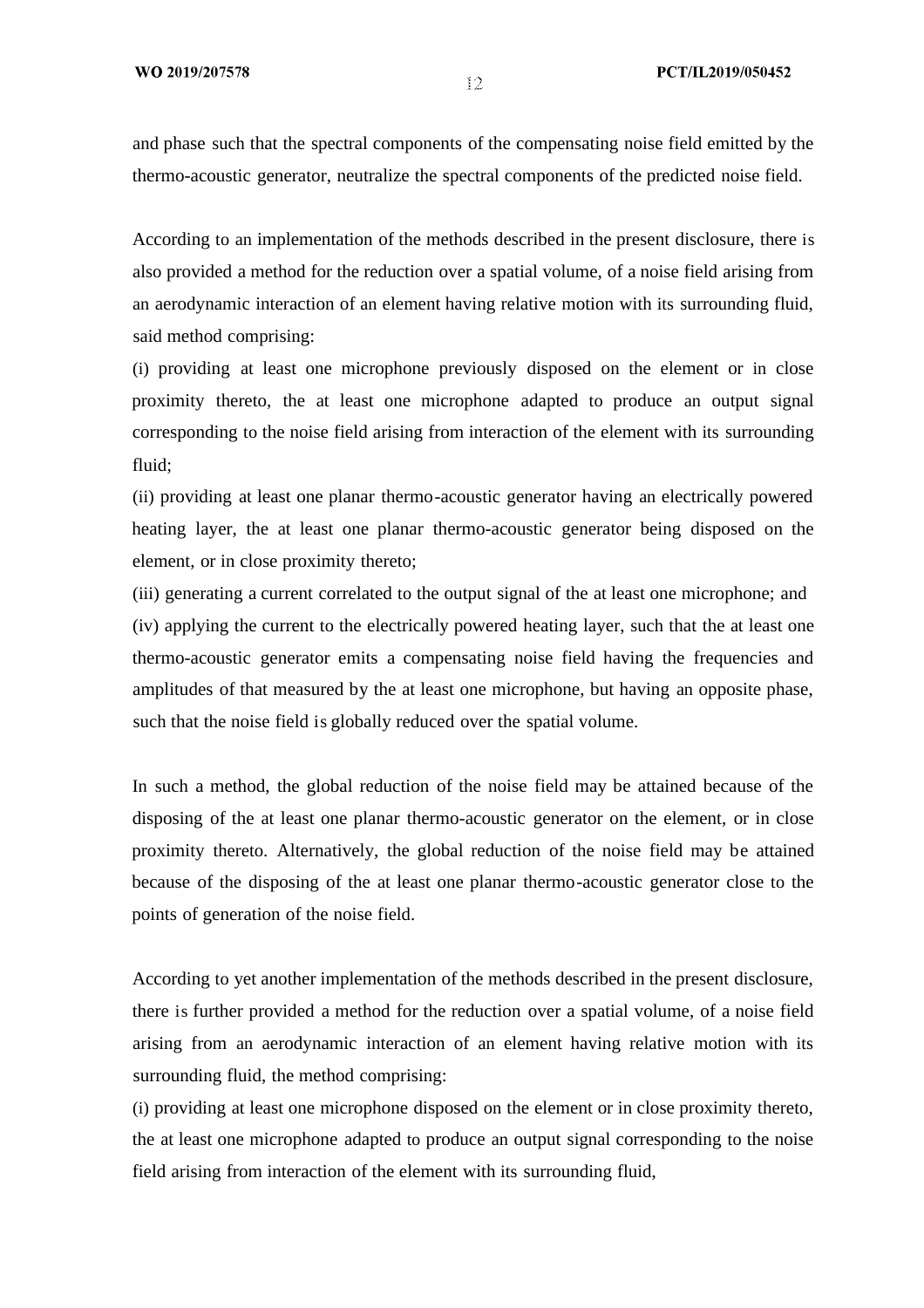(ii) providing at least one planar thermo-acoustic generator having an electrically powered heating layer, disposed on the element, or in close proximity thereto,

(iii) generating a current correlated to the output signal of the at least one microphone, and (iv) applying the current to the electrically powered heating layer, such that the at least one thermo-acoustic generator emits a compensating noise field having the frequencies and amplitudes of that measured by the at least one microphone, but having an opposite phase, such that the noise field is globally reduced over the spatial volume.

In such a method, the global reduction of the noise field may be attained because of the disposing of the at least one planar thermo-acoustic generator on the element, or in close proximity thereto. Alternatively, the global reduction of the noise field may be attained because of the disposing of the at least one planar thermo-acoustic generator close to the points of generation of the noise field.

# BRIEF DESCRIPTION OF THE DRAWINGS

The present invention will be understood and appreciated more fully from the following detailed description, taken in conjunction with the drawings in which:

Fig. 1 shows the comparative levels of noise from the various sources in an aircraft;

Fig. 2 is a graph illustrating the spectral breakdown of the various noise components of a complete aircraft;

Fig. 3 shows schematically illustrates a representation of the generation of pressure fluctuations resulting from highly turbulent vortices generated by the interaction of two rotors and their respective stators in a multistage gas turbine engine;

Fig. 4 shows schematically an external loudspeaker prior art noise cancellation scheme;

Fig. 5 illustrates a simplified drawing of a thermo-acoustic interaction device, of the type used in implementing the systems of the present disclosure;

Fig. 6 shows a similar application to that solved by the prior art apparatus of Fig. 4, but illustrating the significant advantage of the novel systems using the thermo-acoustic interaction devices described in the present disclosure;

Fig. 7A shows a cutaway schematic drawing of a high bypass, turbo fan engine, showing where thermo-acoustic generator devices can be positioned to reduce fan noise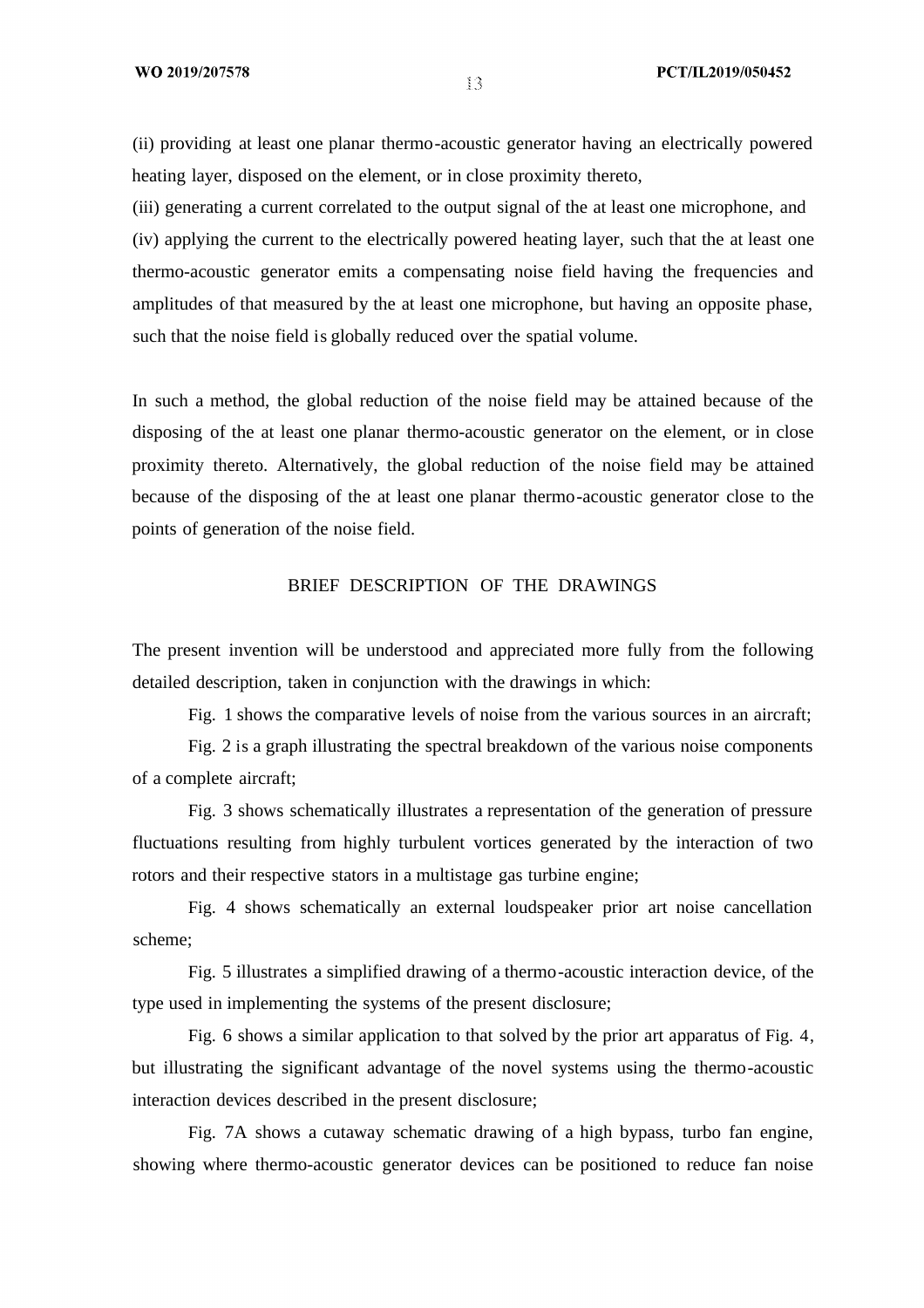levels, and Fig. 7B shows one exemplary method of construction and mounting of such a thermo-acoustic generator device on a blade of the engine of Fig. 7A;

Fig. 8 illustrates schematically how active noise cancellation is achieved in the example of the turbofan engine of Fig. 7A;

Fig. 9 shows schematically thermo -acoustic devices applied to various selected areas of the external panels of a motor vehicle, in order to cancel the wind noise;

Fig. 10 illustrates thermo -acoustic devices applied to external surfaces of a military aircraft, to reduce the flow noise generated by the air passing across these surfaces; and

Fig. 11 illustrates a configuration for predictive calculation of rotor-stator interaction noise in a turbojet engine.

### DETAILED DESCRIPTION

Reference is now made to Figs. 3 and 4, which illustrate details of a typical exemplary source of the noise pollution which arise from aerodynamic interactions, and prior art active methods of combating such noise pollution. Reference is first made to Fig. 3, taken from an article by Marco Ernst, et al., of Aachen ETniversity, entitled "Analysis of Rotor-Stator-Interaction and Blade-to-Blade Measurements in a Two Stage Axial Flow Compressor" published by ASME in J. Turbomach 133(1), 011027 (Sep 27, 2010) (12 pages). This drawing illustrates schematically a representation of the generation of pressure fluctuations resulting from highly turbulent vortices generated in the compressor stages of a multistage turbine engine. In Fig. 3, there is shown the air flow 35 entering the engine through the Inlet Guide Vanes (IGV) 30, and flowing through the first rotor 31, the first stator 32, the second rotor 33 and the second stator 34. Highly turbulent vortices 37, 38 are generated along the air stream through the compressor, with noise 39 resulting from the pressure fluctuations generated in several locations within the engine, mostly at the interaction points of each rotor blade with a stator blade which it passes, this resulting in either impingement 36 of the flow vortices with the leading edge of the next blade set, or lack of impingement 37, depending on the mutual and constantly changing positions of the next encountered leading edge. The resulting noise is produced from different phenomena such as blade-pass interaction between the stages, separation points, vortex wake interactions, large-scale turbulence, boundary layer radiation and shockwaves. Such a complex sound field configuration would be highly difficult to compensate for, using a local cancellation field externally applied by loudspeakers located remotely from the source positions, outside of the engine. The same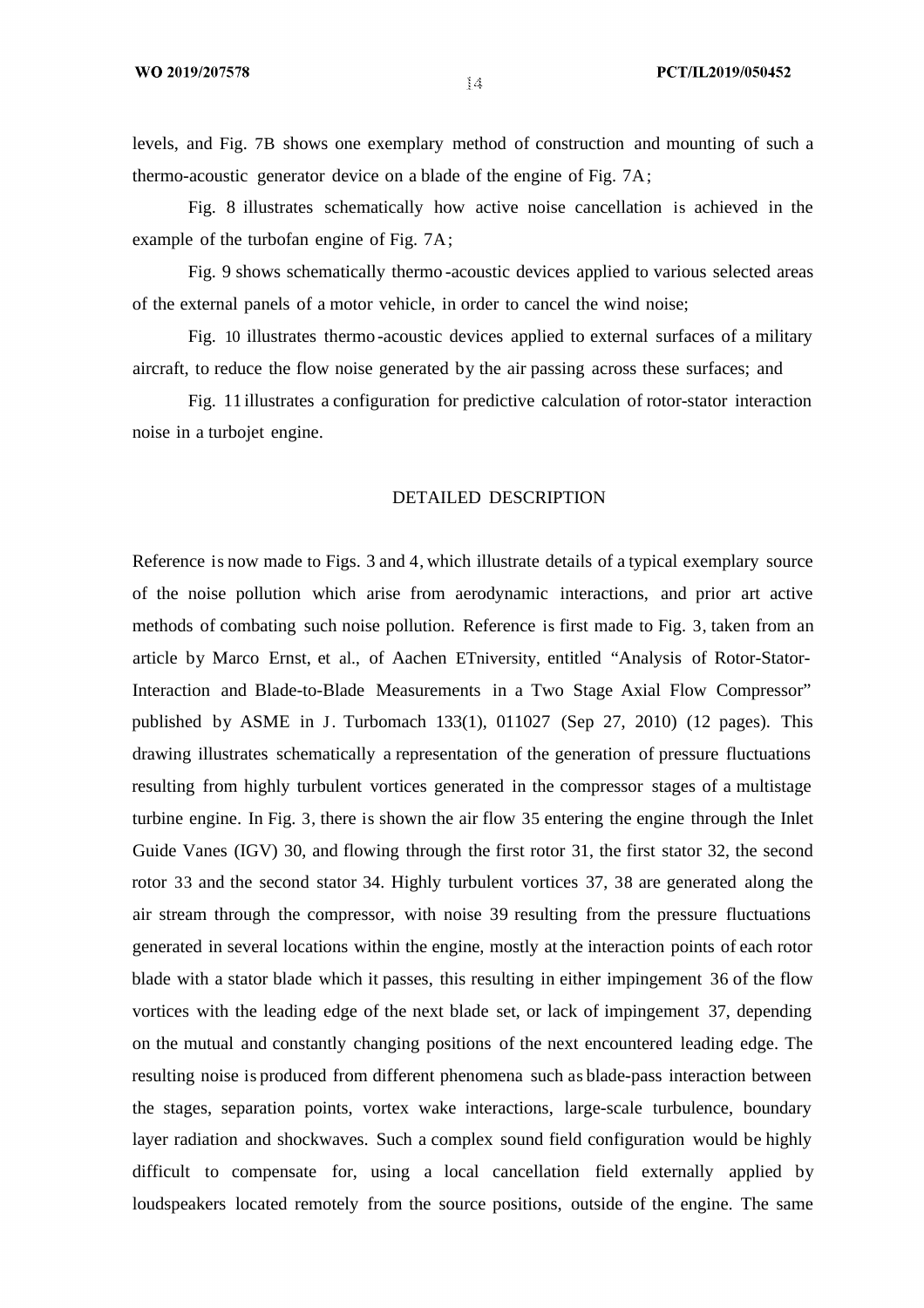considerations apply to airframe noise, generated at or close to moving surfaces, especially at the leading and trailing edges of airfoils. A particularly predominant source of noise is the flap-airfoil interaction, where highly turbulent motion is generated, this being substantially noticeable at landing approach.

Such a prior art external loudspeaker noise cancellation scheme is illustrated schematically in Fig. 4. The noise field 40 generated by a fan 4 1 is propagated in both directions upstream and downstream of the fan. Loudspeakers 42 are positioned outside of the fan, since such prior art sources cannot be positioned in the close proximity to the points of origin of the noise. The sound waves 44 which the loudspeakers generate interact with the noise field 40 generated by the fan, and the resultant output noise 43 should be at a reduced level compared with the original noise field 40. However, it should be clear that the ability to significantly cancel a complex noise field, such as that shown in figure 3, using discretely positioned sound sources, is very limited. Furthermore, since the location of the loudspeakers 42 is remote from the source of the noise field 41, the cancellation can only be effective over a limited set of predetermined positions where destructive interference takes place, leading to output noise 43 at a reduced level compared with the original noise filed 40. Outside of this small range of acoustic "fields of view", the noise will not be cancelled, and moreover at specific other locations 45, may even be amplified due to constructive interference. Therefore, although this active prior art scheme may be effective for cancellation of noise in very specific locations resulting from a localized source, the cancellation effect will be very position dependent, and the prior art systems are thus ineffective in dealing with global environmental noise pollution such as that generated by a moving source such as an aircraft or a vehicle.

In contrast to the use of the prior art vibro-acoustic transducers remotely positioned relative to the position of the noise source, the devices described in this application, namely surfacedeposited thermo-acoustic transducers, comprising a periodically heated electrically conductive thin layer, deposited directly on the noise source itself, addresses both of the shortcomings of the prior art cancellation systems shown hereinabove, namely (i) the ability to compensate for highly complex acoustic noise fields, and (ii) the ability to do so over a wide "field of view" space, such that the cancellation is generally effective no matter where the listening person is situated.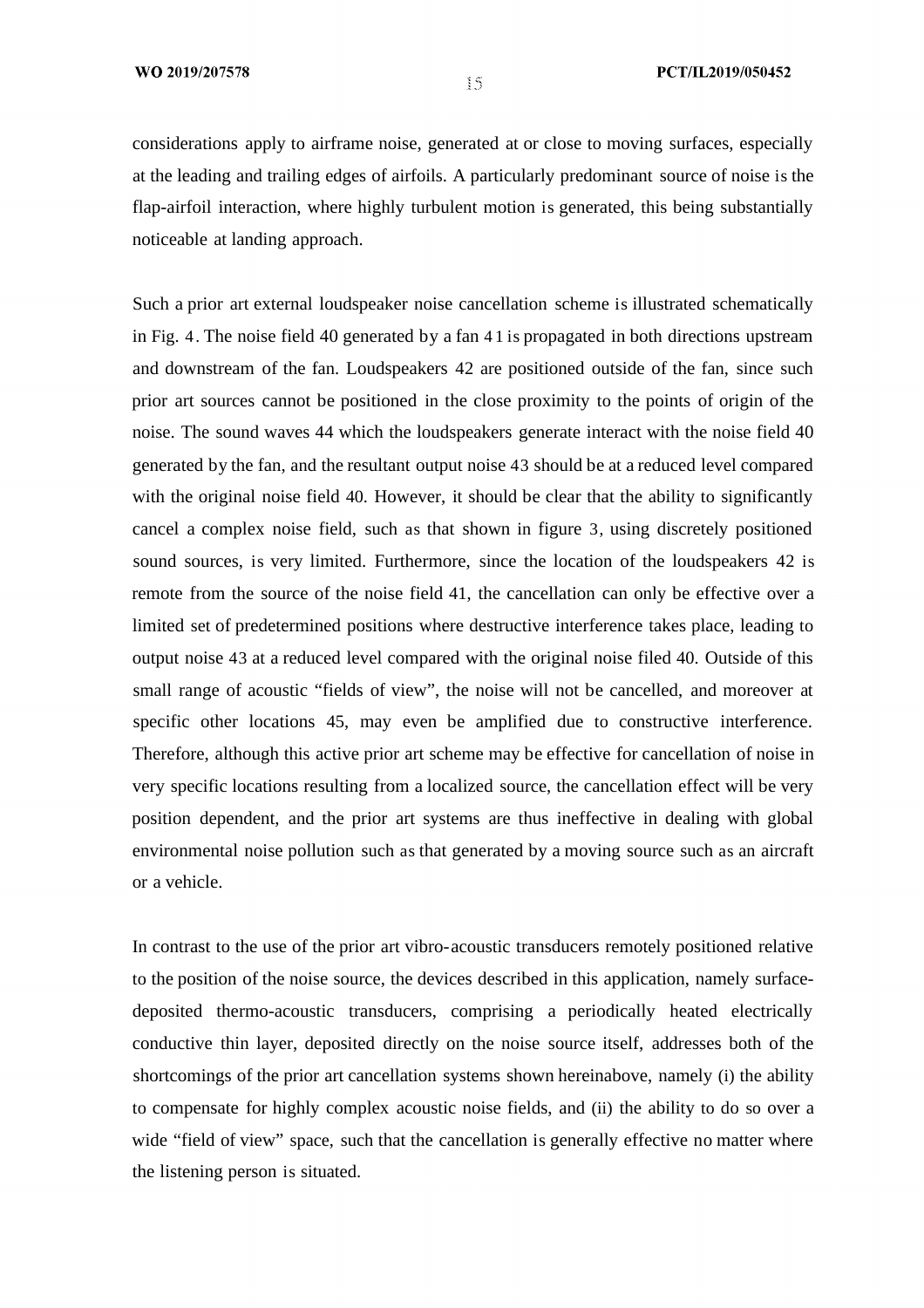#### PCT/IL2019/050452

The structure of such heat flux transducers is simple and can be formed by conventional deposition techniques. Since the device is thin and its surface does not need to move mechanically in order to generate its output with respect to the application media, it can be deposited or attached to any surface in the vicinity of which the noise field is being generated. Such emitters do not create any macroscopic or microscopic mechanical motion during acoustic generation and create distortion-free sounds without any resonances that are characteristic to mechanical structures of vibrating elements. The sound is generated in the solid boundary at the solid-fluid interface, unlike conventional thermo-acoustic sources where the sound originates from the temperature-driven pressure gradients in the fluid, as in in Rijke tubes. Furthermore, the elements of the present application, neither take up significant space within the system in which they are installed nor increase the weight. They can also be constructed to withstand high temperatures. The above characteristics all point to their suitability for a wide range of applications, including turbomachinery, UAVs, drones, rotating systems, cars, wind turbines and printing mills.

Pressure field stimulation and sound production by means of Joule heating has been studied since the late l9th century. The term "thermophone" was coined two decades later, to define an acoustic transmitter capable of producing sound through high frequency thermal oscillations. Such thermo-acoustic interaction devices behave as electrical resistors, in which an alternating electrical current is converted to produce surface heat flux fluctuations and, consequently, pressure waves in the surrounding fluid, without requiring any mechanical motion. However, while there is no clear consensus in the literature as to the correct approach to modelling thermo-acoustic interaction device sound production, for the purposes of this disclosure, it is sufficient to describe such sound production as being electrically driven and capable of generating a spectral range of sounds, having both high and low frequencies. At the beginning of the present century, thermo-acoustic interaction devices regained the interest of the scientific community and advanced designs, such as suspended arrays of aluminum wires, carbon nanotubes, and graphene, were developed to explore the efficiency and performance envelopes of such heat flux sound sources. Moreover, significant efforts have been invested to characterize the impact of the deposition substrate, and thermo acoustic device behavior in different gaseous and liquid media.

Reference is now made to Fig. 5, which illustrates a simplified drawing of such a thermo acoustic device, of the type used in implementing the systems of the present disclosure, and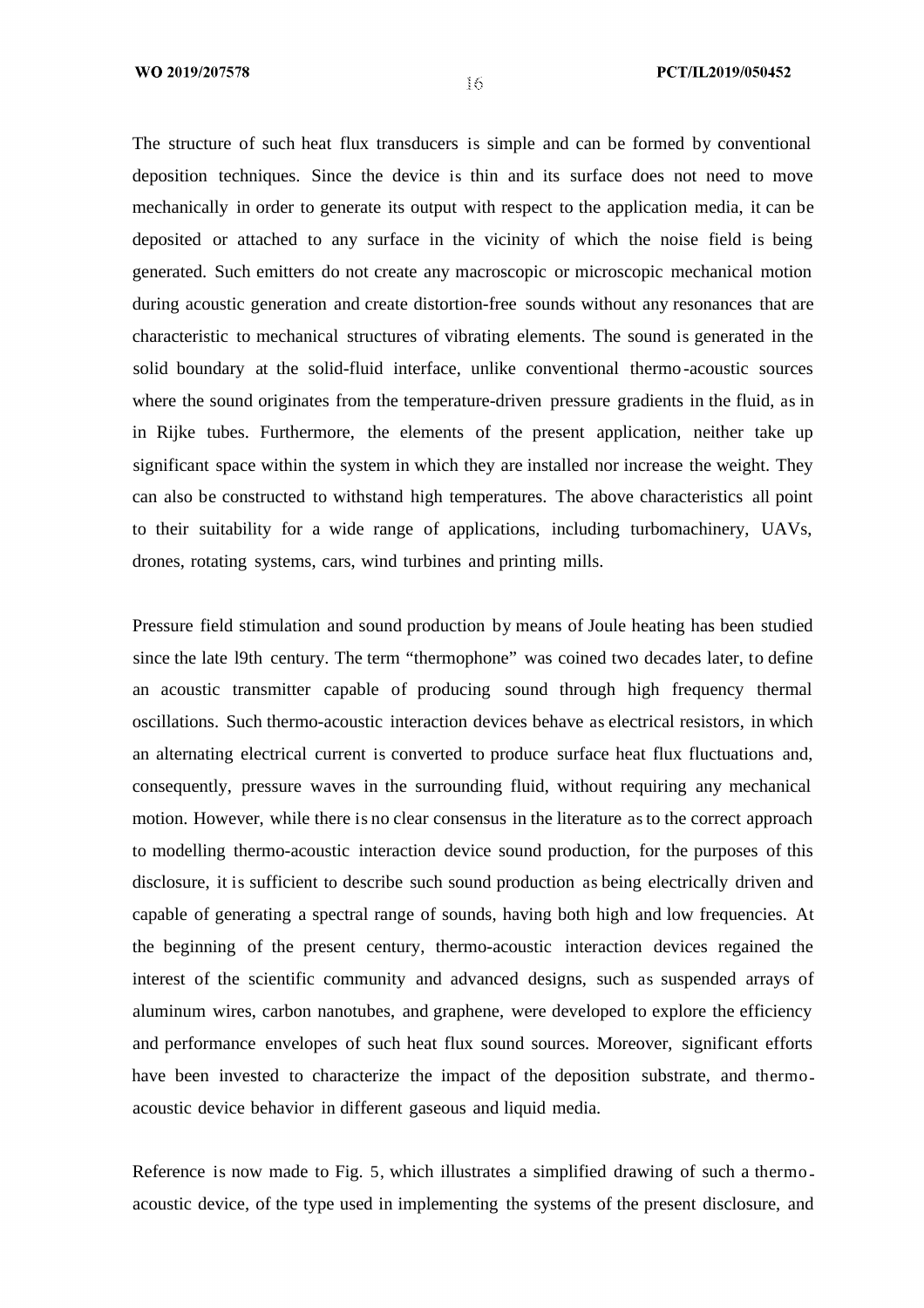showing schematically its component parts. The device is produced on a substrate 50 having a thin metallic heating element 51 deposited on its upper surface through which is passed the alternating electric current 52 to generate the desired oscillating heat fluxes 53 at the surface. These oscillating surface heat fluxes then generate acoustic waves 54, which are emitted from the surface. If a conducting substrate is used, a thin insulating layer 55 is formed on the surface of the substrate. The structure is simple and can be formed by conventional microelectronic techniques, or by any other suitable fabrication method. The device substrate should have as high a heat conduction as possible, since this feature enables the heating element to cool down rapidly as the AC drive current falls through its zero point, such that the amplitude of its temperature fluctuations should be as large as possible compared to its mean temperature. The thermal conduction characteristic of the substrate which should be maximized is the thermal effusivity, es, which is also known as the thermal product, and is given by the expression

$$
es = KpCp,
$$

where

**K** is the thermal conductivity of the substrate,

p is the density, and

Cp is the specific heat capacity.

In addition, the thermo-acoustic interaction effect is generated only at the boundary between the substrate and the air, and the thermal condition of the deeper layers is thus only of secondary consequence to the effect of the thermo-acoustic interaction. Therefore, it is predominantly the boundary of the substrate which determines the thermal efficiency of the thermo-acoustic interaction. One particular property which has an effect on the thermo acoustic effect is the atomic order of the surface layer, which has an important effect on the phonon transmission through the boundary. Along these lines, the thinner the substrate, the larger is the relative contribution of the ordered layer associated with ballistic phonon transfer with respect to the total phonon transfer across the heating element. Thus, for example, a liquid metal surface layer may be more efficient for use in this application than a solid metal substrate itself, since the liquid metal has a pool of electrons and phonons unbound to any structural imperfections which could be present in a solid metallic substrate. Such liquid metal surface layers are known, for instance, in a eutectic mixture of the metals gallium, indium, and tin, which can remain liquid down to -l9°C. Such a mixture can be obtained as the commercial material known as "Galistan", as supplied by Geraberger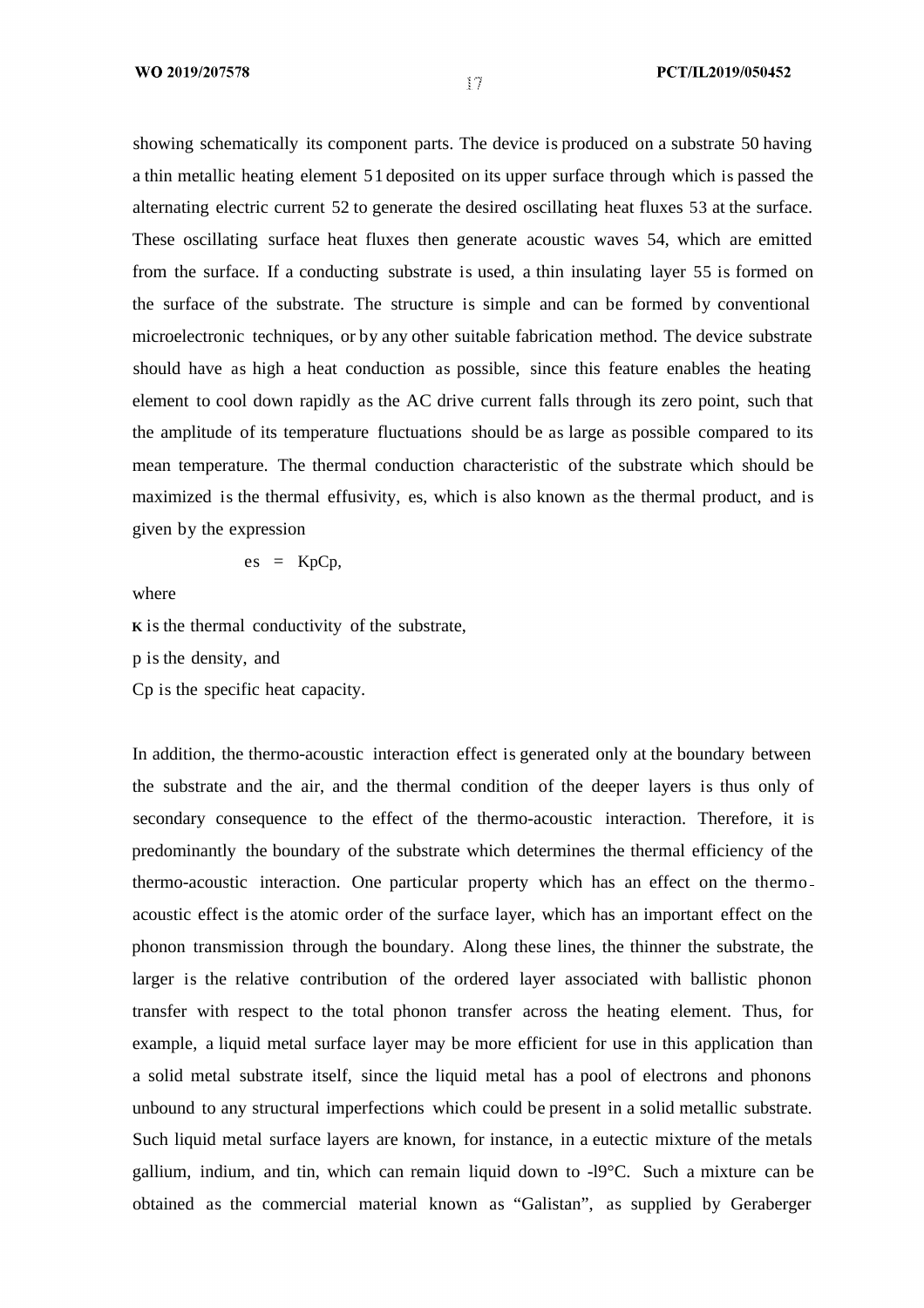Thermometerwerk Gmbh of Geschwenda, Germany, and as described in US Patent No. 6019509, for "Low Melting Gallium, Indium, and Tin Eutectic Alloys, and Thermometers Employing Same". Other similar compositions are also known. Such a substrate could be produced by depositing a thin layer of such a liquid alloy on the surface of a high thermal conductivity substrate, on which the liquid metal forms a tenacious layer because of the very high surface tension of the liquid alloy. The layer is so tenacious that it withstands removal by the fingers of a user or someone involved in the handling during assembly of the device. The positive and negative electrodes could be submerged into the liquid metal coating, which then serves as the heating element. In the scope of this disclosure, all references to solid thermophones can also be attributed to stationary liquid transducers held in place by viscous, capillary or electromagnetic forces.

The heating element itself should have an impedance equal to the source impedance of the AC power supply, if that is what is being used to drive the device, such that the energy transfer is optimal. The thinner the element, the higher its resistance, and therefore the higher the voltage required from the power supply to input a predetermined level of power.

Since the device is thin, it can be formed in large planar sheets, even flexible, and thus applied to any surface at which, or in the vicinity of which, the noise field is being generated. A particularly convenient construction could be in the form of layers of a thermo-acoustic device printed or assembled onto adhesive tapes which can be applied to the surfaces close to the source of the acoustic noise. There would then be need for a power supply connected to the applied tape, such as by means of a flexible flat cable connection.

Additionally, such devices, unlike prior art vibro-acoustic sources, not being dependent for the sound generation on any macroscopic mechanical motion, generate distortion-free sounds, without any resonances characteristic of the mechanical structure of a vibrating element. Furthermore, such elements do not require an opening in the structure on which they are mounted to enable their free vibrational motion, and therefore do not compromise the mechanical strength of the part on which they are mounted. Furthermore, they do not take up any significant space within the system in which they are installed nor increase the weight significantly. They can also be constructed to withstand high temperatures for use in those locations where such conditions exist. The above characteristics all point to their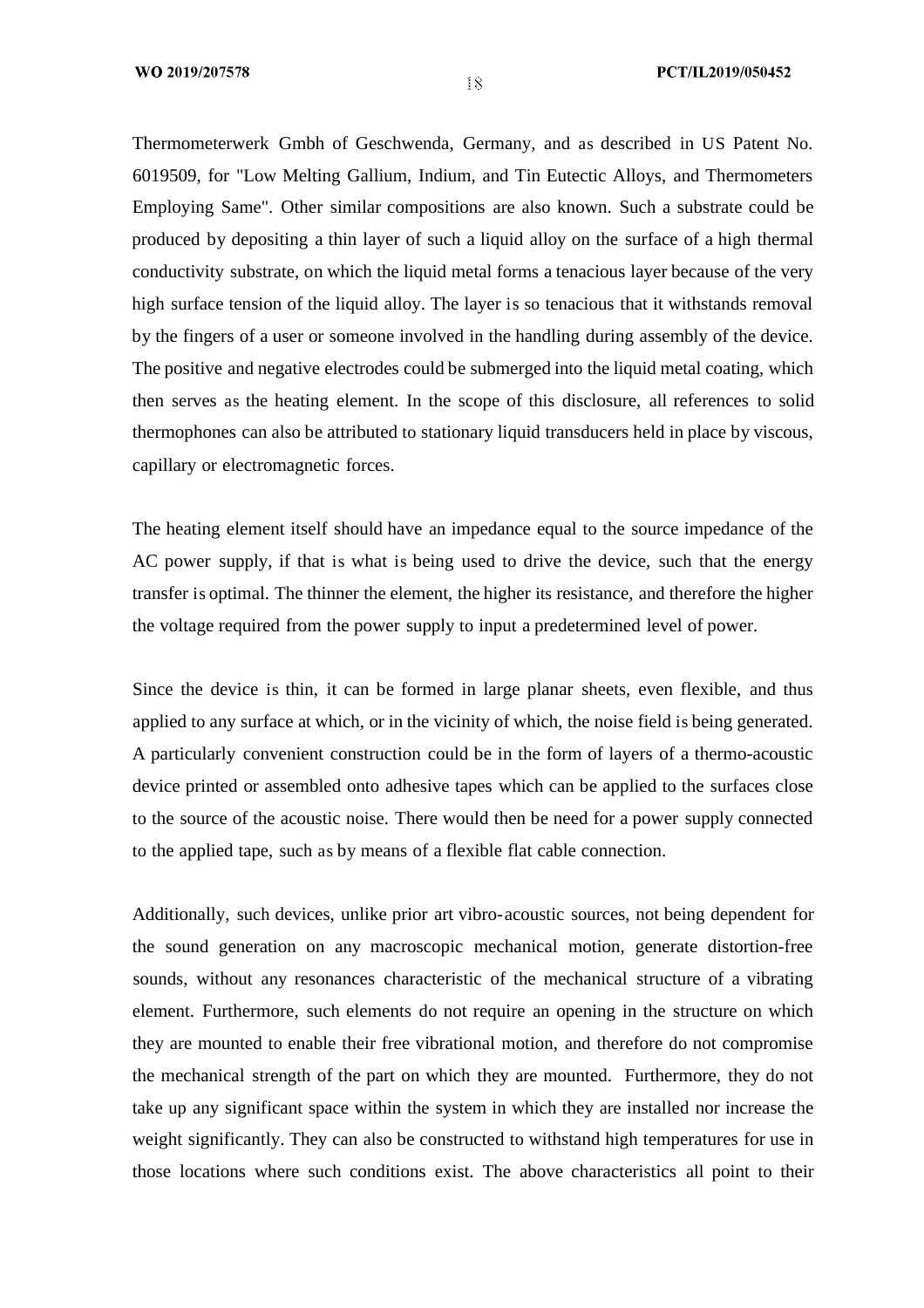eminent suitability for application within rotating machinery such as fans and jet engines, or on the surfaces of vehicles or aircraft generating acoustic noise.

Reference is now made to Fig. 6, which shows a similar application to that solved by the prior art apparatus of Fig. 4, but illustrating the significant advantage of the novel systems described in the present disclosure. Similar to the situation in Fig. 4, in Fig. 6, there is shown a noise field 60 generated by a fan 61, being propagated in both directions upstream and downstream of the fan. However, unlike the situation of Fig. 4, in Fig. 6, thermo-acoustic generators 62 applied to the sound emitting elements of the fan 61, generate a compensation field 64 having the same amplitude and frequency as the noise emitted by the fan and emanated from the same source, but being in anti-phase to that noise, such that the noise field 60 of the fan is almost completely cancelled out, as shown by the small resultant field 63. Unlike the situation of Fig. 4 which uses remotely positioned loudspeakers, in Fig. 6, the compensation sound field is generated almost superposed on the noise sound field, such that the compensation is not only essentially complete, but also propagates with the propagating noise field, thereby providing its compensation effect globally over a large volumetric space.

Reference is now made to Fig. 7A, which is a cutaway schematic drawing taken from the above mentioned US Patent No. 5,478,199 of a high bypass, turbo fan engine, showing the fan rotor 71, the fan stator 73, and the various compressor stages. According to the noise compensation configuration of the present disclosure, planar thermo-acoustic transducers 72 can be applied to any of the surfaces shown in the engine, such as on the rotor blades 71 of the fan, in which case the power may be supplied to the transducers through a slip ring, or the stator blades 73, in which case the power can be supplied to the transducers through hard wiring. In the prior art engine, the compensation sound sources 36a, 36b, are located in the inner wall of the fan duct, remote from the location of the sources of the noise at the fan rotor and stator blades, such that the compensation is expected to be approximate and spatially dependent.

Reference is now made to Fig. 7B, which illustrates schematically the structure of a thermo acoustic layer 72 mounted on a surface profile 79 of such a stator 73, illustrating the ease with which a conformal configuration can be obtained with minimal disturbance to the functionality of the element on which it is mounted. The thermo-acoustic element itself is made up of the substrate 76, on which is formed the transducer itself 77, which is made up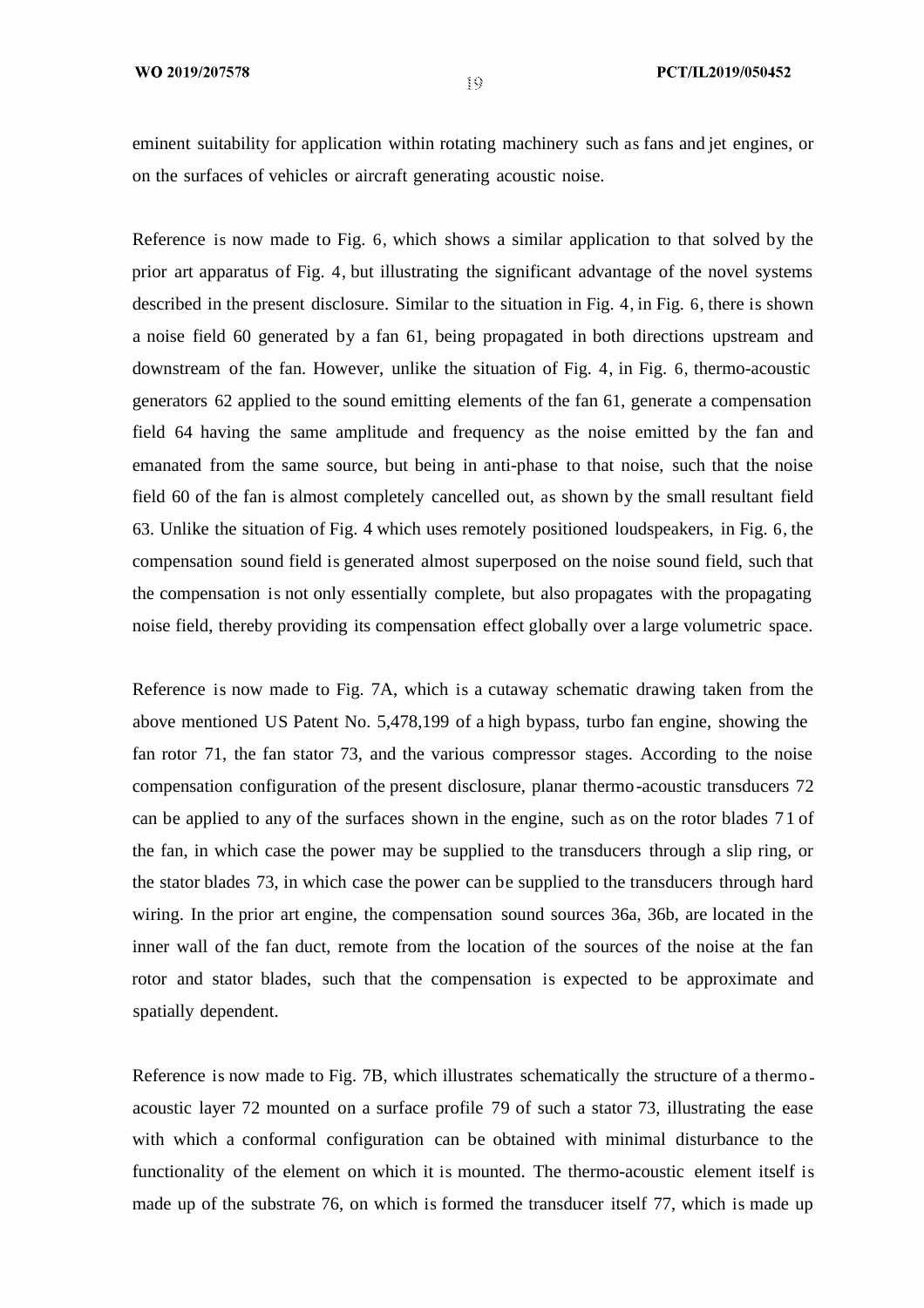of the Joule heating current electrodes, and a protective cover layer. The thermo-acoustic element 76, 77 is bonded to the stator surface75 by means of a bonding layer 78, such that it becomes a thin additional layer on the stator, without significantly interfering with the gas flow through the fan. The construction and materials can be made such that the thermo acoustic layer withstands the temperatures expected at its location within the engine.

Reference is now made to Fig. 8, which illustrates schematically how the active noise cancellation is achieved in the example of the turbofan engine of Fig. 7. Fig. 8 is a schematic cross section of the inlet nacelle 80 and fan of such an engine, showing thermo-acoustic transducers 83 attached to rotor blades 81, stator blades 82 and the hub 86 of the inlet fan. The sounds generated by the inlet flow and from the fluid dynamic interaction of the rotating fan blades with the stator, are detected by the array of sensor microphones 84 which should be located close to the sources of the noise. The outputs of these sensor microphones are input to the system controller 85, where they are processed, and signals are distributed from the controller to the thermophones mounted in the engine to provide acoustic outputs which cancel as best as is possible, the noise generated by the flow and the fan. The microphones detect multi-tonal sounds, which must be converted by the controller 85 into current signals for driving the thermo-acoustic devices. The complex spectrum can be Fourier analyzed into its main spectral components, and each component may then be converted by the controller into a waveform containing a train of electric current pulses which should correspond to the temporally fluctuating heat flux train to be delivered to the thermo-acoustic device, for generating that component of the cancellation sound wave. The three important features of the temporal form of the current input waveform to the thermo -acoustic devices, for generating the temporally fluctuating heat flux, are that:

(i) the frequencies of the components of the electric current waveform input to the device should be the same as the frequencies of corresponding components of the tonal sound which it is desired to counterbalance;

(ii) in order to effect the noise cancellation itself, the controller should arrange that the phase of each component of the electric current waveform for generated the heating effects be opposite to that of the corresponding components of the sound waveform detected by the microphone; and

(iii) to ensure as complete cancellation as possible, the amplitude of each spectral component of the heating current should be controlled such that the sound generated by the device will be equal to that expected at the source position, either as directly measured by the

 $\overline{20}$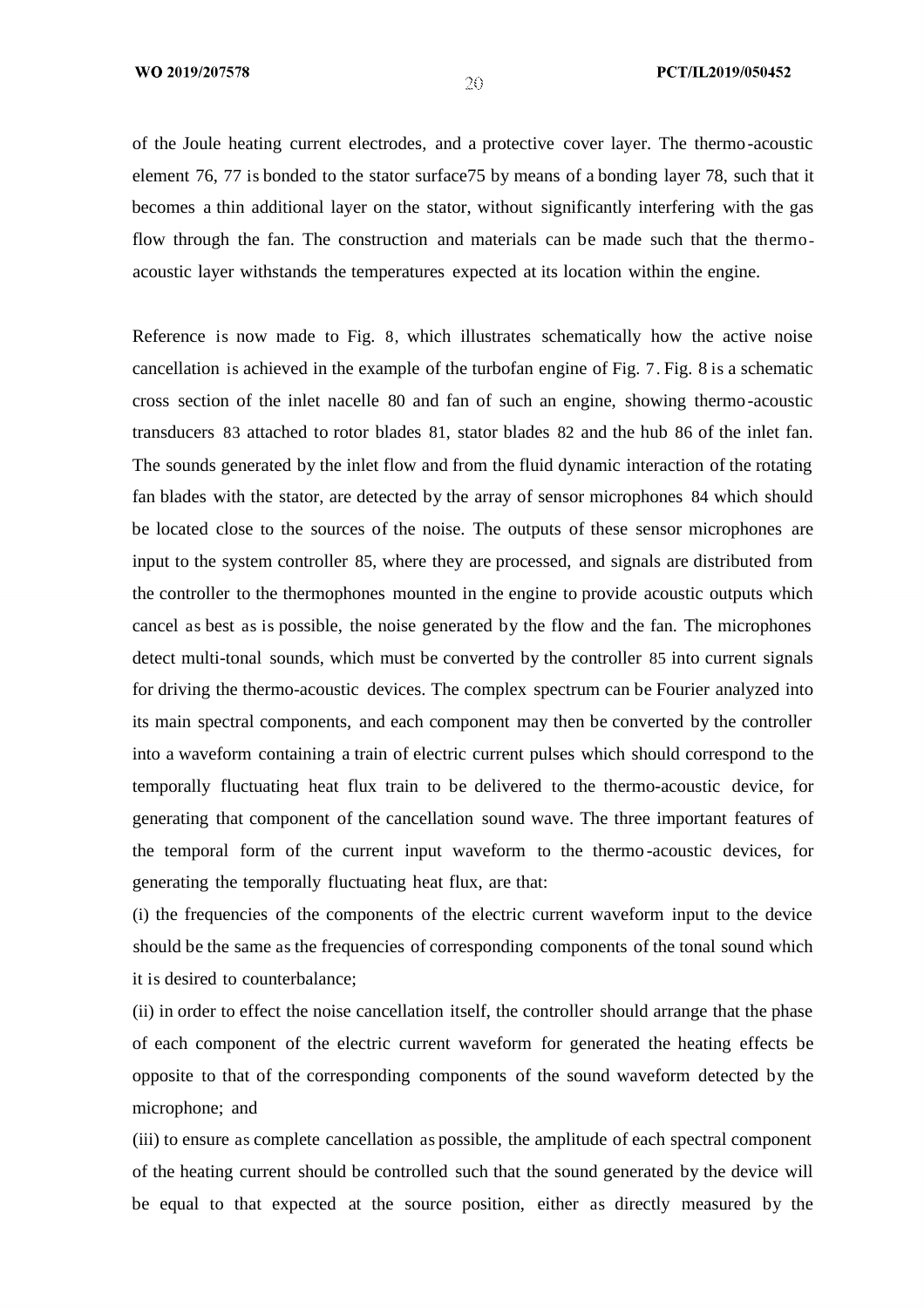microphone or as position-extrapolated by the microphone measurement, if the microphone is not close to the exact noise source.

As previously stated, if the Joule heating current supplied by the controller has a conventional AC sinusoidal voltage waveform without a DC component, i.e. a waveform generally symmetrical around the zero level, the classically understood voltage frequency of the sine wave should be half of the sound frequency which that spectral component of the noise that waveform is intended to cancel, since both the positive and the negative currents of the waveform generate successive heating pulses. This is analogous to the effect of a fullwave voltage rectification which generates successive positive pulses of output voltage relative to the zero voltage line, at twice the AC input frequency. On the other hand, if the controller is such as to supply heating current in the form of a series of positive-going current pulses, then the effective frequency of those pulses should be equal to the frequency of the sound wave component it is intended to cancel. In the scope of this disclosure, all references to correlated current imply a relation between the frequency and phase of the noise field and the current source.

The temporal position of the antiphase cancellation waveform is then determined by temporally positioning the heating waveform with its peaks at the same point of time as the troughs of the sound component waveform, and vice versa. It is to be understood that in any temporal determination of the phase of the input current waveform to the thermo-acoustic devices, there is to be taken into account any inherent phase delay that may be generated by the thermal characteristics of the device, between the current input itself and the resulting acoustic output from the device, such that it is the acoustic output waveform components that are in opposite phase to those of the noise waveform components which it is desired to cancel.

Such planar thermo-acoustic generators can be applied to other fan configurations, or other noise generating machinery, having less stringent environmental conditions than those expected within a turbojet engine, such as household fans or fans for electronic instrument cooling. They can also be used on wind turbines, for reducing the noise level of the turbine, applied either to the rotor blades, or to the gearbox, or to the tower of the turbine.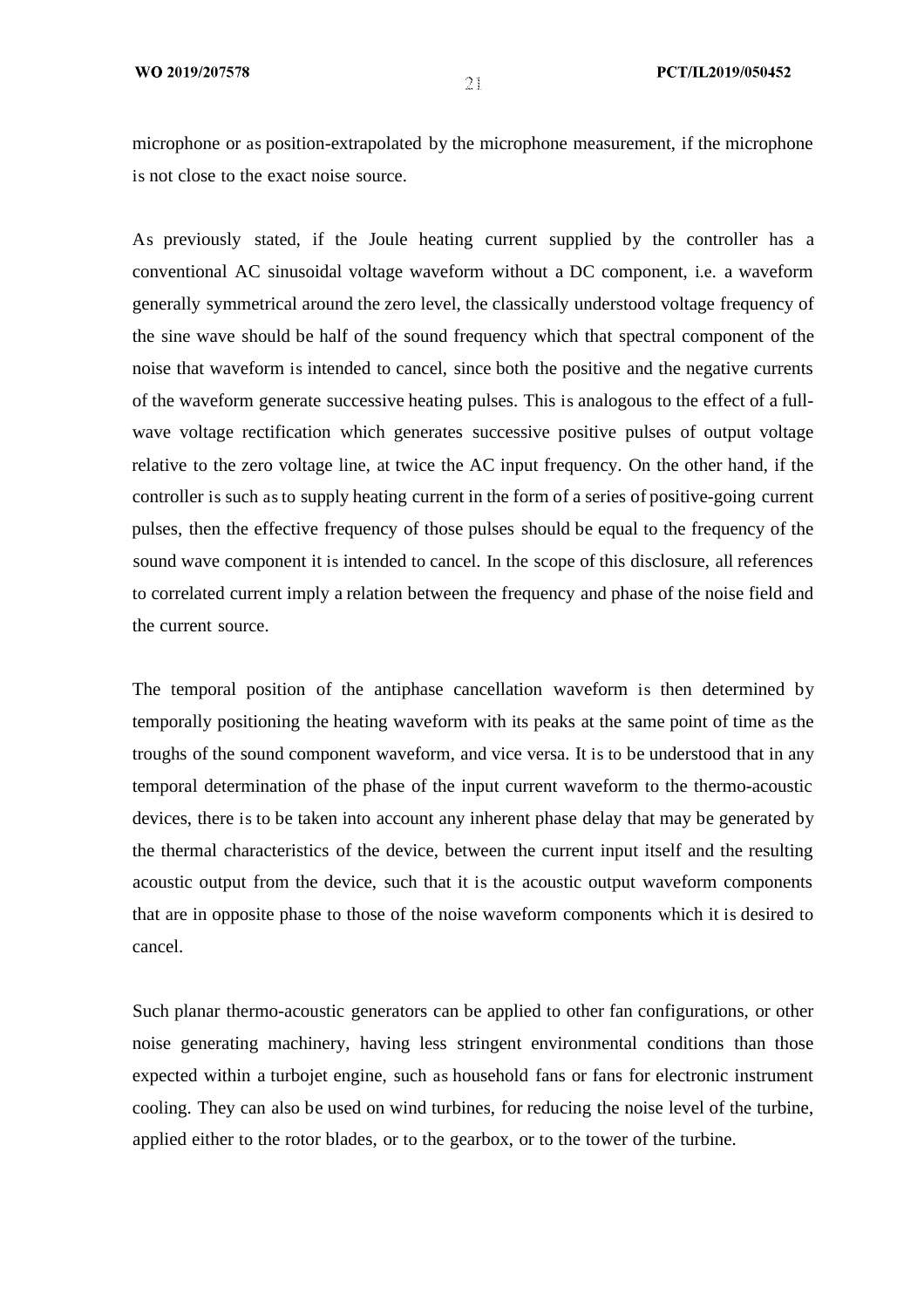Reference is now made to Figs 9 and 10, which illustrate different applications of the thermo acoustic generator systems of the present disclosure, to situations in which the noise is generated by the flow of air over parts of the moving object or inside ducts.

In Fig. 9, there are shown thermo-acoustic devices 90 applied to various selected areas of the external panels of a motor vehicle, in order to cancel the wind noise generated in the region of those selected areas. The regions from which the flow noise is generated are determined by means of preliminary wind tunnel investigations of the vehicle. Thermo acoustic devices can also be applied along parts of the length of the exhaust pipe 9 1 of a motor vehicle, in order to compensate locally for the noise generated by the flow of the exhaust gases down the exhaust pipe.

In Fig. 10, there are shown thermo -acoustic devices applied to the nose cone 101, canard wings 102, and rudder 103 of a military aircraft, to reduce the flow noise generated by the air passing across these surfaces.

Reference is now made to Fig. 11, which illustrates a configuration for generating predictive noise cancellation in a turbojet engine, by evaluation of the relative rotor-stator phase angle. Fig. 11 shows a fan having twelve rotor blades 110, shown in Fig. 14 with cross-hatched lines, and eleven stator blades 111. The relative phase angle between the rotor and the stator blades is different for each angular blade position, because of the unequal numbers of blading. At the 3 o'clock position of the fan, 112, the rotor blade and the stator blade are at the same angular position. At the opposite, 9 o'clock position of the fan, 113, the rotor blade and the stator blade are in antiphase. The relative location of rotor blades with respect to stators at each point of time and the relative speed of rotation, enables prediction of the fundamental frequency and phase expected from each particular blade passage event, and hence, if desired for the most comprehensive noise cancellation, the noise field at each single stator position. This can be determined either from a prediction based on a previous simulation of generated noise, or can be based on previous measurements of actually generated noise levels. Alternatively, if a less accurate noise cancellation is desired, the predicted noise characteristics from separate sectors of the fan can be used by combining the noise expected from a number of blades, and using that noise profile for cancellation of the noise in that sector of the fan.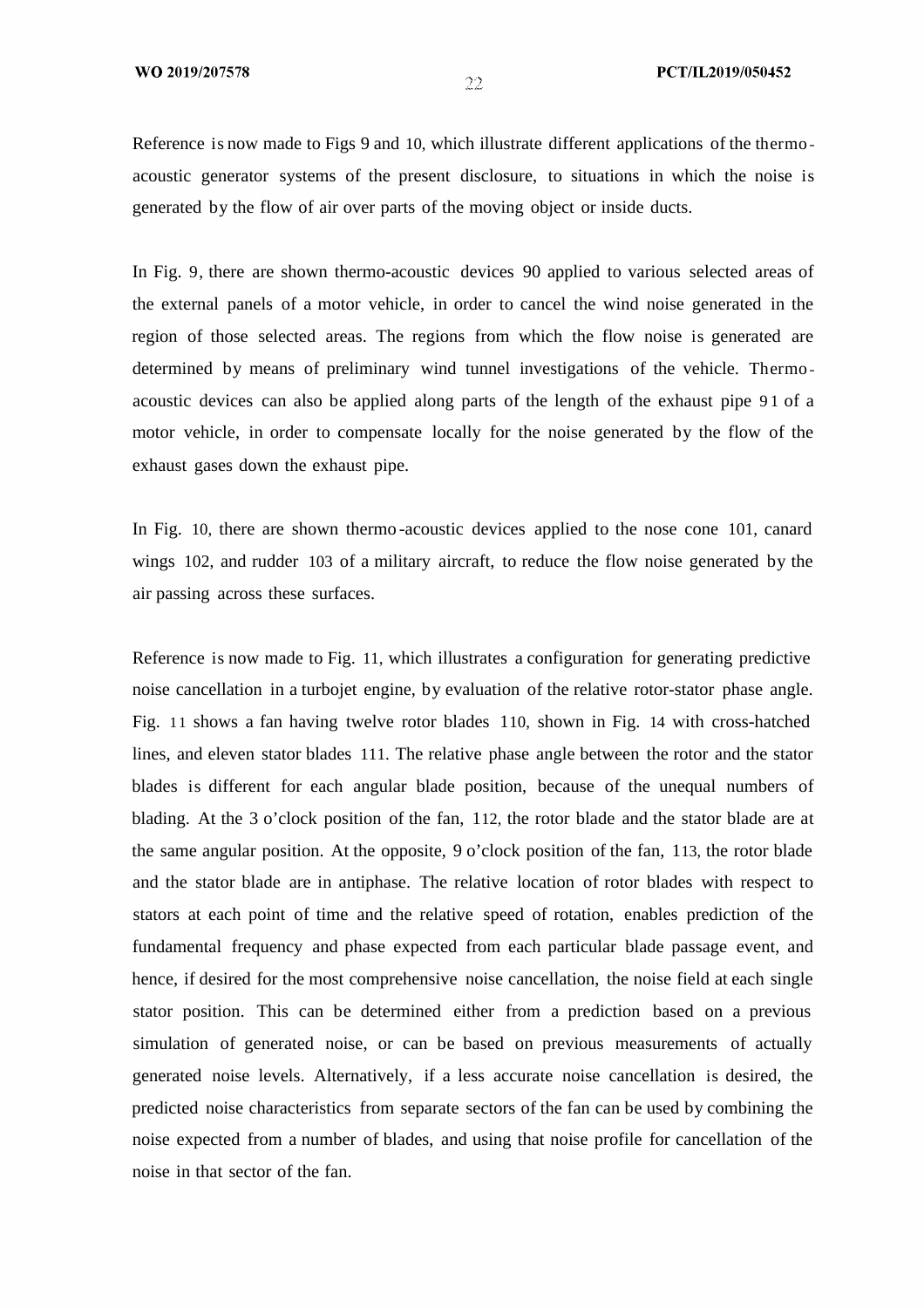#### PCT/IL2019/050452

In order to predict the noise field arising from the varying flow at each single stator position, or any other aero-acoustic interaction, either previous measurements of actually generated noise levels or computational simulation tools can be used. Numerous mathematical approaches to simulating complex aero-acoustic interactions are known in the art. These range from computationally expensive Direct Navier Stokes solvers, to reduced hybrid models that combine two separate numerical approximations, first a dedicated Computational fluid dynamics (CFD) tool and secondly an acoustic solver. The initial flow field is solved via various CFD solvers. Both steady state (Reynolds Averaged Navier-Stokes, Stochastic Noise Generation and Radiation) and transient (Direct Navier-Stokes, Large Eddy Simulation, Detached Eddy Simulation, Unsteady Reynolds Averaged Navier-Stokes) fluid field solutions can be used. These results include the sources of aero-acoustic noise and thus serve as inputs to the second acoustic solver, which calculates the sound propagation. The sound propagation can be characterized via various methods such as Lighthill's analogy, Kirchhoff integral, Linearized Euler Equations and others.

Fig. 14 illustrates for the case of a rotation generated noise field, the application of a predictive construction of the noise field, rather than its measurement by microphones. However, a noise field originating from a linearly moving element can also be considered. For instance, the linear motion of the pistons of an internal combustion engine can be used as the reference motion in order to relate to, for instance, the exhaust noise from that engine, since the nature of the exhaust noise will be related to the position of the pistons, or any other measurable quantity synchronized thereto, such as the flywheel position. Similarly, the noise generated by a linear pump can be related to the position of the piston in the compression cylinder. The predictive determination of the noise field can therefore be performed either by acoustic simulation or by predetermined measurements, relating the noise spectrum and phase to the position of the linearly moving elements of the mechanism.

It is appreciated by persons skilled in the art that the present invention is not limited by what has been particularly shown and described hereinabove. Rather the scope of the present invention includes both combinations and sub-combinations of various features described hereinabove as well as variations and modifications thereto which would occur to a person of skill in the art upon reading the above description and which are not in the prior art.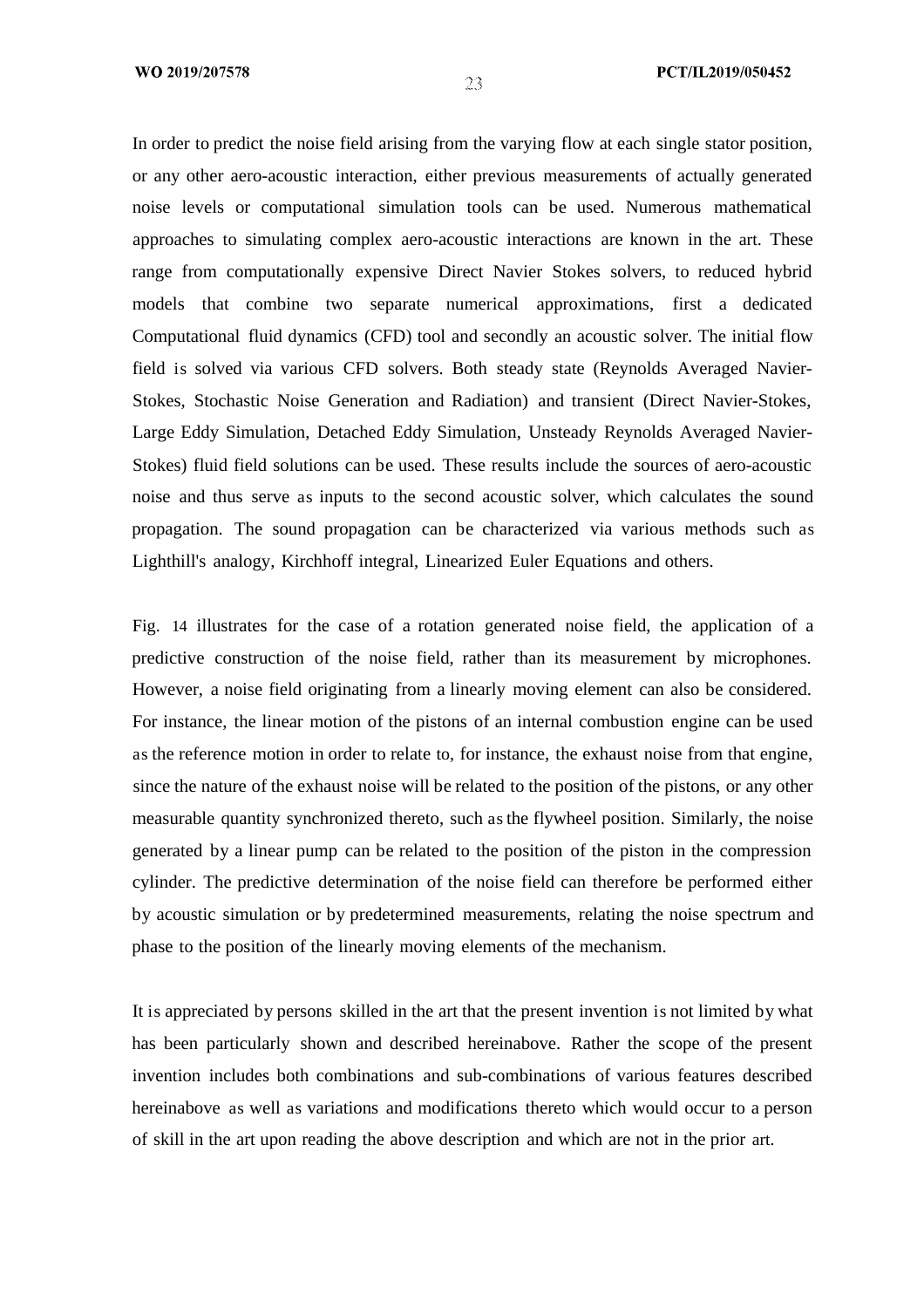### CLAIMS

I claim:

1. A system for the reduction over a spatial volume, of a noise field arising from an aerodynamic interaction of an element having relative motion with its surrounding fluid, said system comprising:

at least one microphone disposed on said element or in close proximity thereto, said at least one microphone adapted to produce an output signal corresponding to the noise field arising from interaction of said element with its surrounding fluid;

at least one planar thermo-acoustic generator having an electrically powered heating layer, said thermo-acoustic generator being disposed on said element, or in close proximity thereto; and

a control unit adapted to utilize the output signal of said at least one microphone, and to generate current correlated to the output signal for application to the electrically powered heating layer, such that said at least one thermo-acoustic generator emits a compensating noise field having the frequencies and amplitudes of that measured by said at least one microphone, but having an opposite phase, such that said noise field is globally reduced over said spatial volume.

2. A system according to claim 1wherein said relative motion arises either from motion of said element through said fluid, or from motion of said fluid past said element, or from a combination thereof.

3. A system according to claim 2 wherein said relative motion of said fluid with respect to said element is temporally or spatially non-uniform motion.

4. A system according to claim 1 wherein said element is a rotating element.

5. A system according to claim 4 wherein said rotating element is at least one blade of a fan or a compressor or a turbine.

6. A system according to claim 4, wherein said rotating element is a component of a jet engine.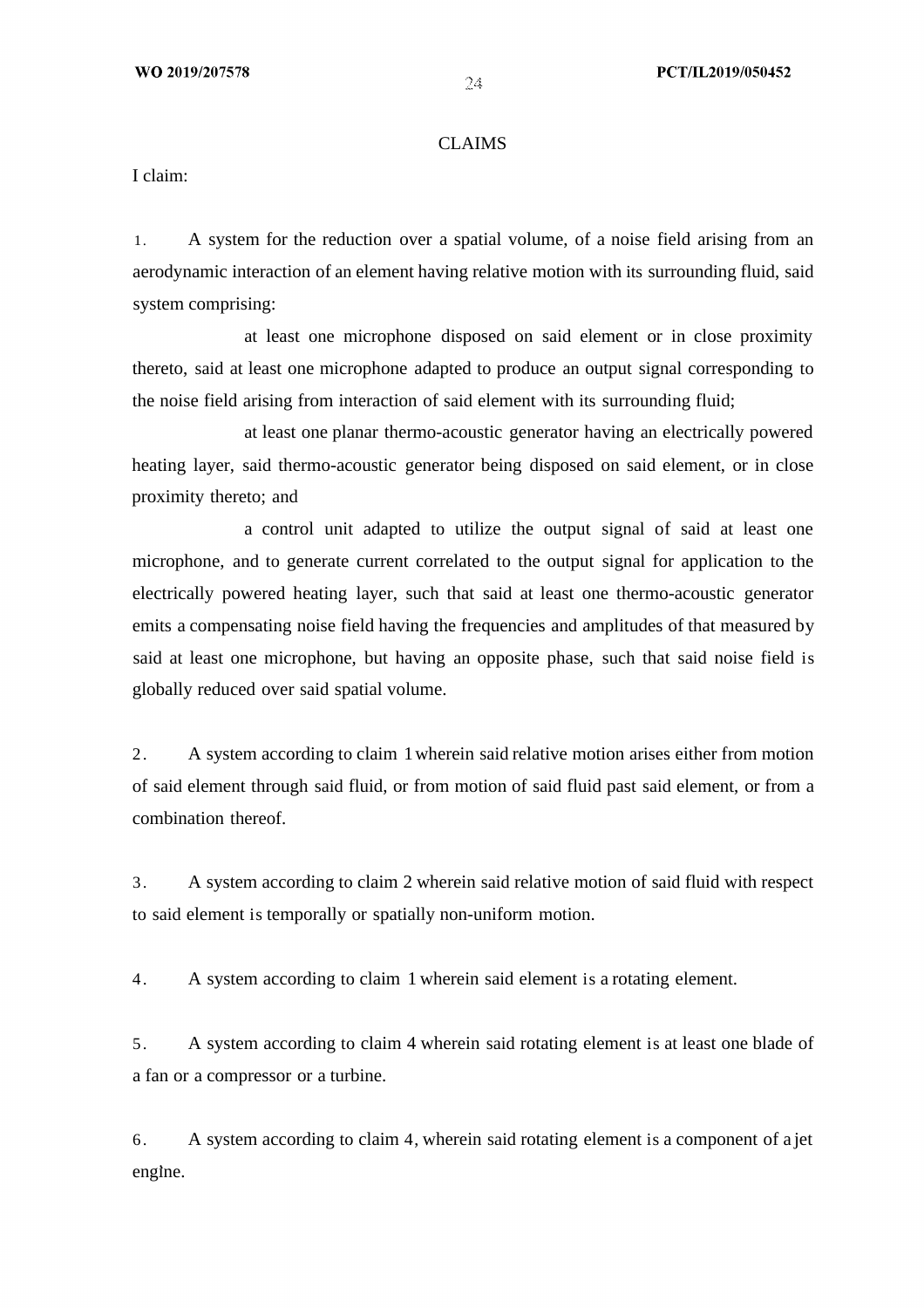7. A system according to claim 6, wherein said aerodynamic interaction is generated by the motion of the air resulting from interaction of a rotor and stator of said jet engine.

8. A system according to any of the previous claims, wherein said at least one thermo acoustic generator is disposed on at least one of the stator and rotor of a fan.

9. A system according to any of the previous claims, wherein said at least one thermo acoustic generator is disposed on at least one of the surfaces of a wind turbine.

10. A system according to any of the previous claims, wherein said at least one thermo acoustic generator is disposed on at least one of the stator and rotor of the compressor of a jet engine.

11. A system according to any of the previous claims, wherein said at least one thermo acoustic generator is disposed on at least one of the surfaces of a ground vehicle or an aerial vehicle.

12. A system according to any of the previous claims, wherein said surrounding fluid is itself affected by other stationary or moving elements.

13. A system according to any of the previous claims wherein said controller is configured to spectrally analyze said noise field, and to generate from spectral components of said noise field, waveforms of current for applying to said at least one thermo-acoustic generator, having frequency, amplitude and phase such that the spectral components of said compensating noise field emitted by said thermo-acoustic generator neutralize said spectral components of said noise field.

14. A system for the reduction over a spatial volume, of a noise field arising from an aerodynamic interaction of an element with its surrounding fluid, said system comprising:

at least one planar thermo-acoustic generator having an electrically powered heating layer, disposed on said element or in close proximity thereto; and

a control unit adapted to generate a current correlated to the noise field for application to the electrically powered heating layer, such that said at least one thermo acoustic generator emits a compensating noise field having the frequencies and amplitudes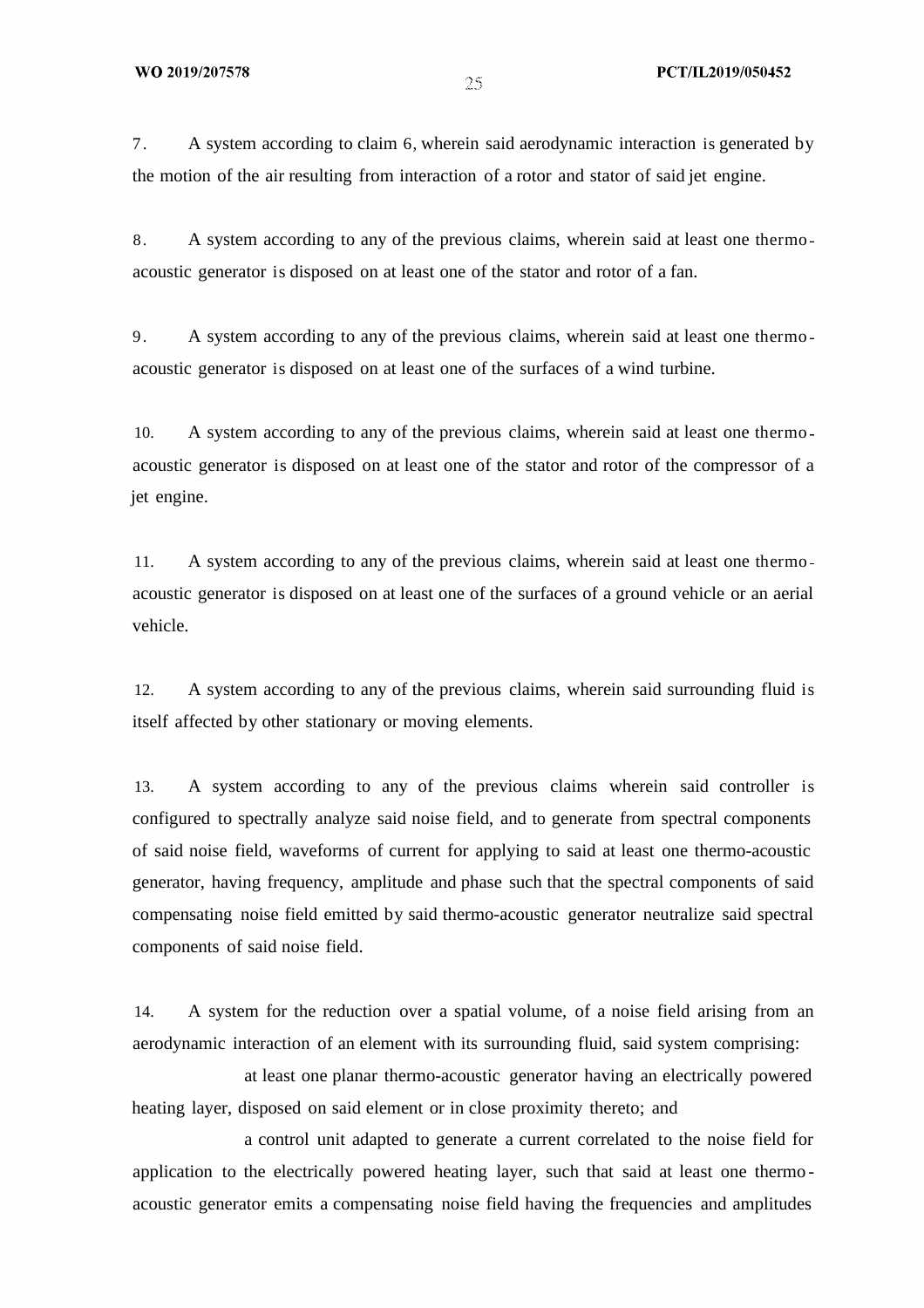of said noise field, but having opposite phase, such that said noise field is globally reduced over said spatial volume,

wherein said frequencies, amplitudes and phases of said noise field are predicted either by a simulation of said noise field as a function of the position and speed of motion of a moving element associated with the flow of said fluid, or by a set of prior measurements of said noise field as a function of the position and speed of motion of said moving element.

15. A system according to claim 14 wherein the motion of said moving element is either of rotation or displacement motion.

16. A system according to claim 14 wherein said moving element is any of a piston, a diaphragm, a rotor, or a valve.

17. A system according to claim 14 wherein said moving element is part of the rotor of a rotor-stator mechanism, and said current is phase locked to the relative rotor-stator position and said speed of rotation.

18. A system according to claim 14 wherein said moving element is at least one blade of a fan or a compressor or a turbine.

19. A system according to claim 14, wherein said moving element is a component of a jet engine.

20. A system according to claim 19 wherein said aerodynamic interaction is generated by the motion of the air resulting from interaction of a rotor and stator of said jet engine.

21. A system according to any of claims 14 to 20, wherein said at least one thermo acoustic generator is disposed on at least one of the stator and rotor of a fan or a compressor or a turbine.

22. A system according to any of claims 14 to 20, wherein said at least one thermo acoustic generator is disposed on at least one of the surfaces of a wind turbine.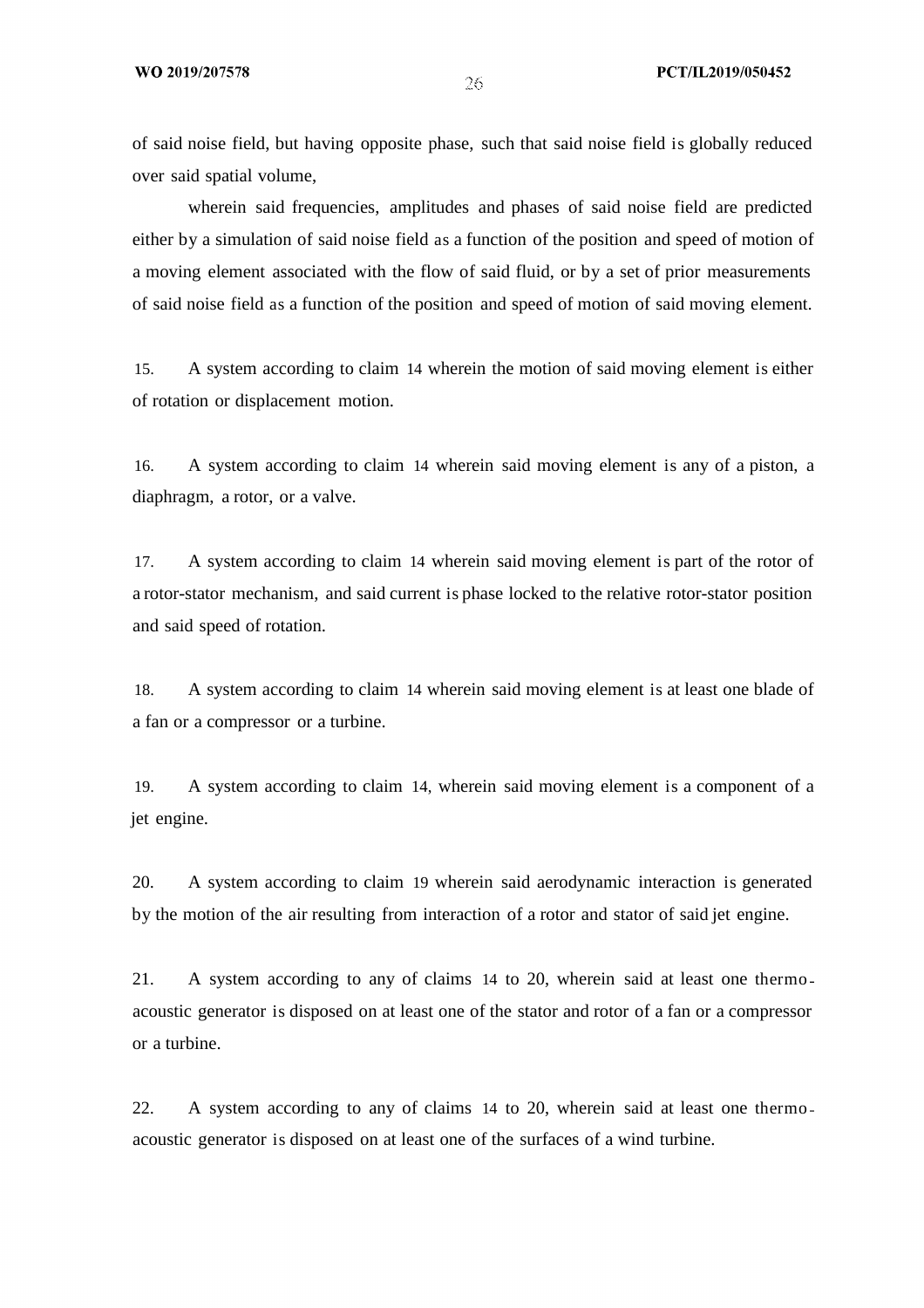23. A system according to any of claims 14 to 20, wherein said at least one thermo acoustic generator is disposed on at least one of the surfaces of a ground vehicle or an aerial vehicle.

24. A system according to any of claims 14 to 20, wherein said surrounding fluid is itself affected by other stationary or moving elements.

25. A system according to any of claims 14 to 24, wherein said controller is configured to spectrally analyze said predicted noise field, and to generate from spectral components of said predicted noise field, current waveforms for applying to said at least one thermo acoustic generator, said current waveforms having frequency, amplitude and phase such that the spectral components of said compensating noise field emitted by said thermo-acoustic generator neutralize said spectral components of said predicted noise field.

26. A method for the reduction over a spatial volume, of a noise field arising from an aerodynamic interaction of an element having relative motion with its surrounding fluid, said method comprising:

providing at least one microphone previously disposed on said element or in close proximity thereto, said at least one microphone adapted to produce an output signal corresponding to the noise field arising from interaction of said element with its surrounding fluid;

providing at least one planar thermo-acoustic generator having an electrically powered heating layer, disposed on said element, or in close proximity thereto;

generating a current correlated to the output signal of said at least one microphone; and

applying said current to the electrically powered heating layer, such that said at least one thermo-acoustic generator emits a compensating noise field having the frequencies and amplitudes of that measured by said at least one microphone, but having an opposite phase, such that said noise field is globally reduced over said spatial volume.

27. A method according to claim 26, wherein the global reduction of said noise field is attained because of the disposing of said at least one planar thermo-acoustic generator on said element, or in close proximity thereto.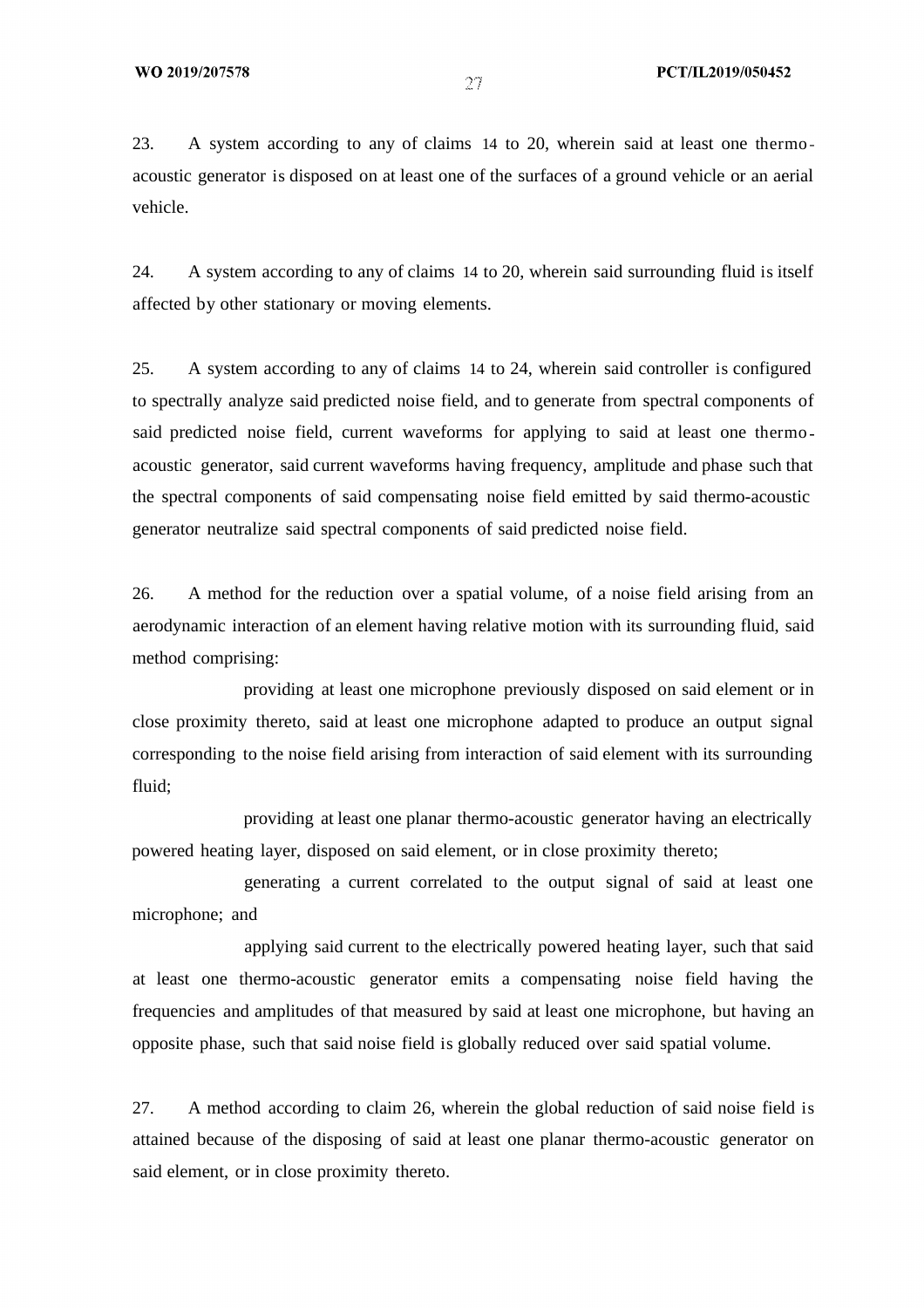28. A method according to claim 26, wherein the global reduction of said noise field is attained because of the disposing of said at least one planar thermo-acoustic generator close to the points of generation of said noise field.

29. A method for the reduction over a spatial volume, of a noise field arising from an aerodynamic interaction of an element with its surrounding fluid, said method comprising:

providing at least one planar thermo-acoustic generator having an electrically powered heating layer, disposed on said element or in close proximity thereto; and

generating a current correlated to the noise field for application to the electrically powered heating layer, such that said at least one thermo-acoustic generator emits a compensating noise field having the frequencies and amplitudes of said noise field, but having opposite phase, such that said noise field is globally reduced over said spatial volume,

wherein said frequencies, amplitudes and phases of said noise field are predicted either by a simulation of said noise field as a function of the position and speed of motion of a moving element associated with the flow of said fluid, or by a set of prior measurements of said noise field as a function of the position and speed of motion of said moving element.

30. A method according to claim 29, wherein the global reduction of said noise field is attained because of the disposing of said at least one planar thermo-acoustic generator on said element, or in close proximity thereto.

31. A method according to claim 29, wherein the global reduction of said noise field is attained because of the disposing of said at least one planar thermo-acoustic generator close to the points of generation of said noise field.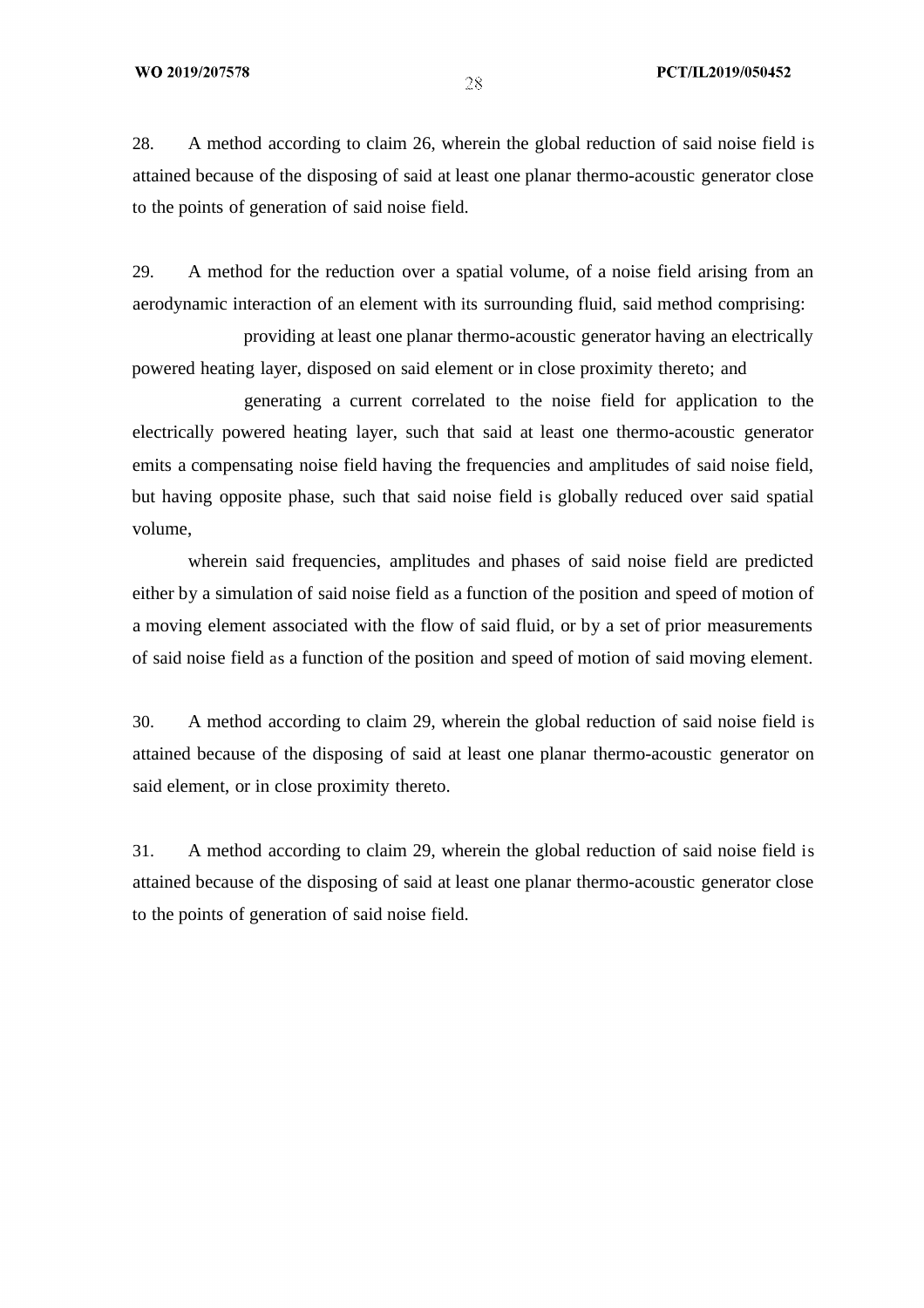

**KEY** 

- 1. Total
- 2. Fan inlet
- 3. Fan exhaust
- 4. Combustion cone
- 5. Turbine
- 6. Jet exhaust
- 7. Air frame

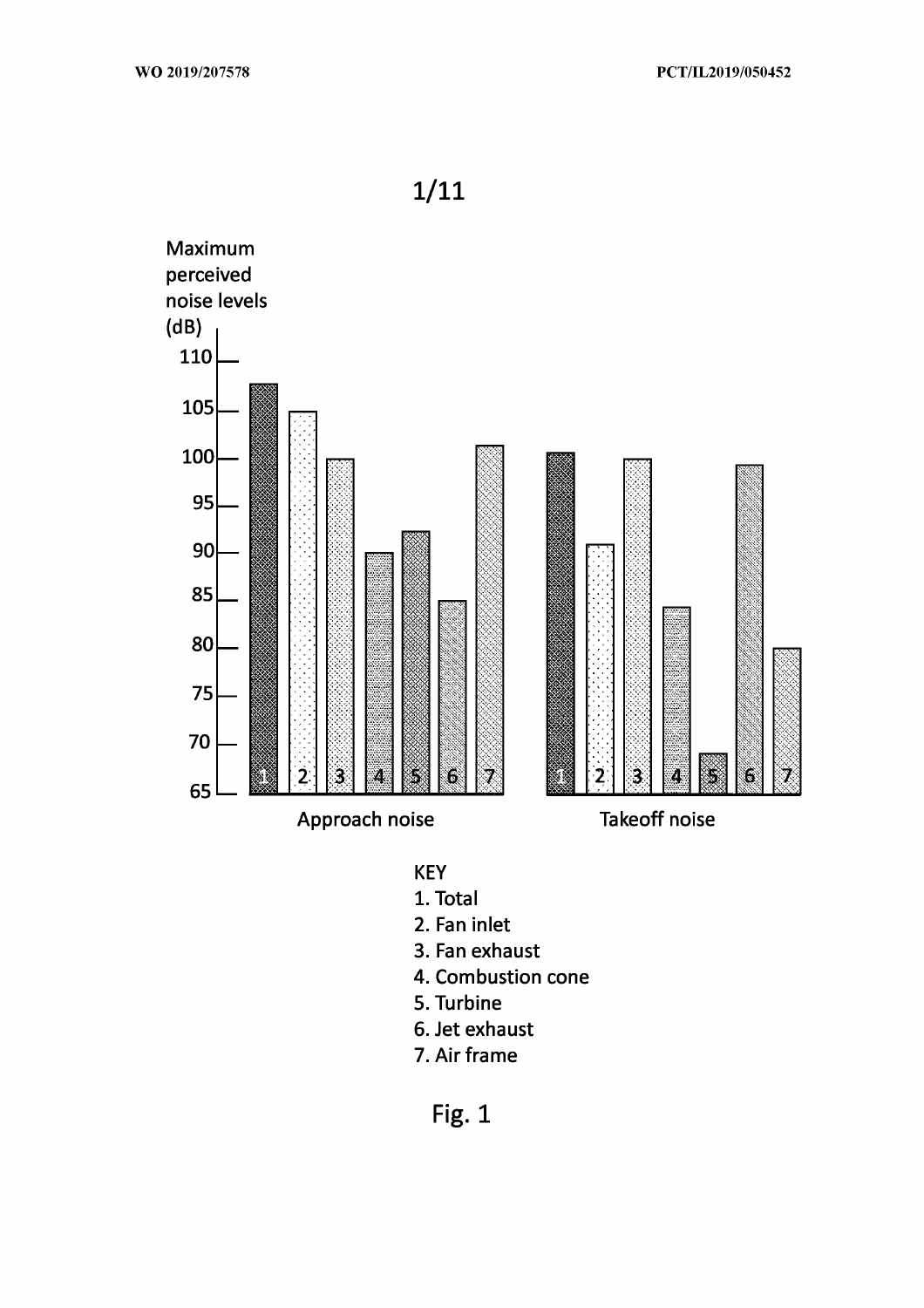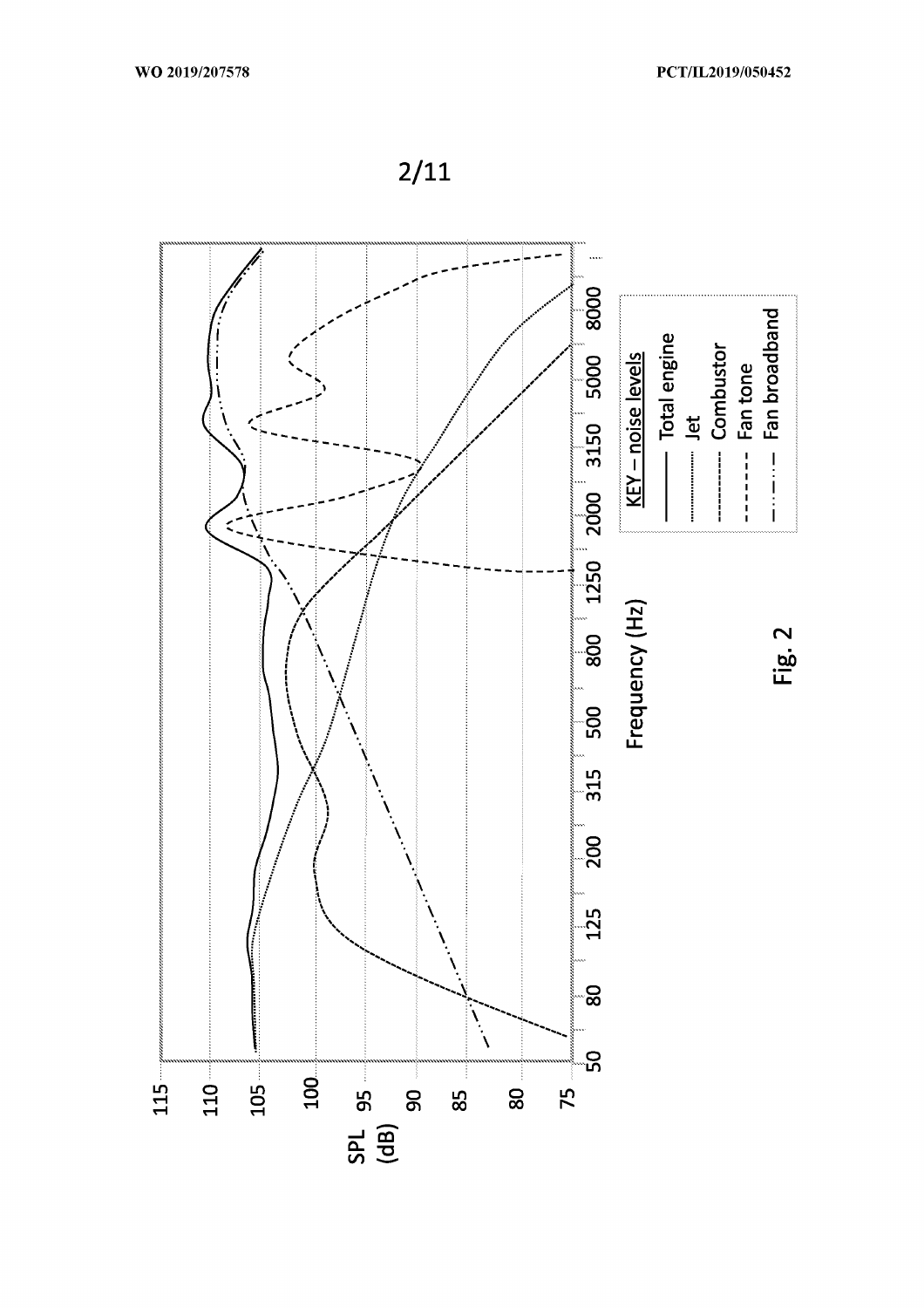



Fig. 3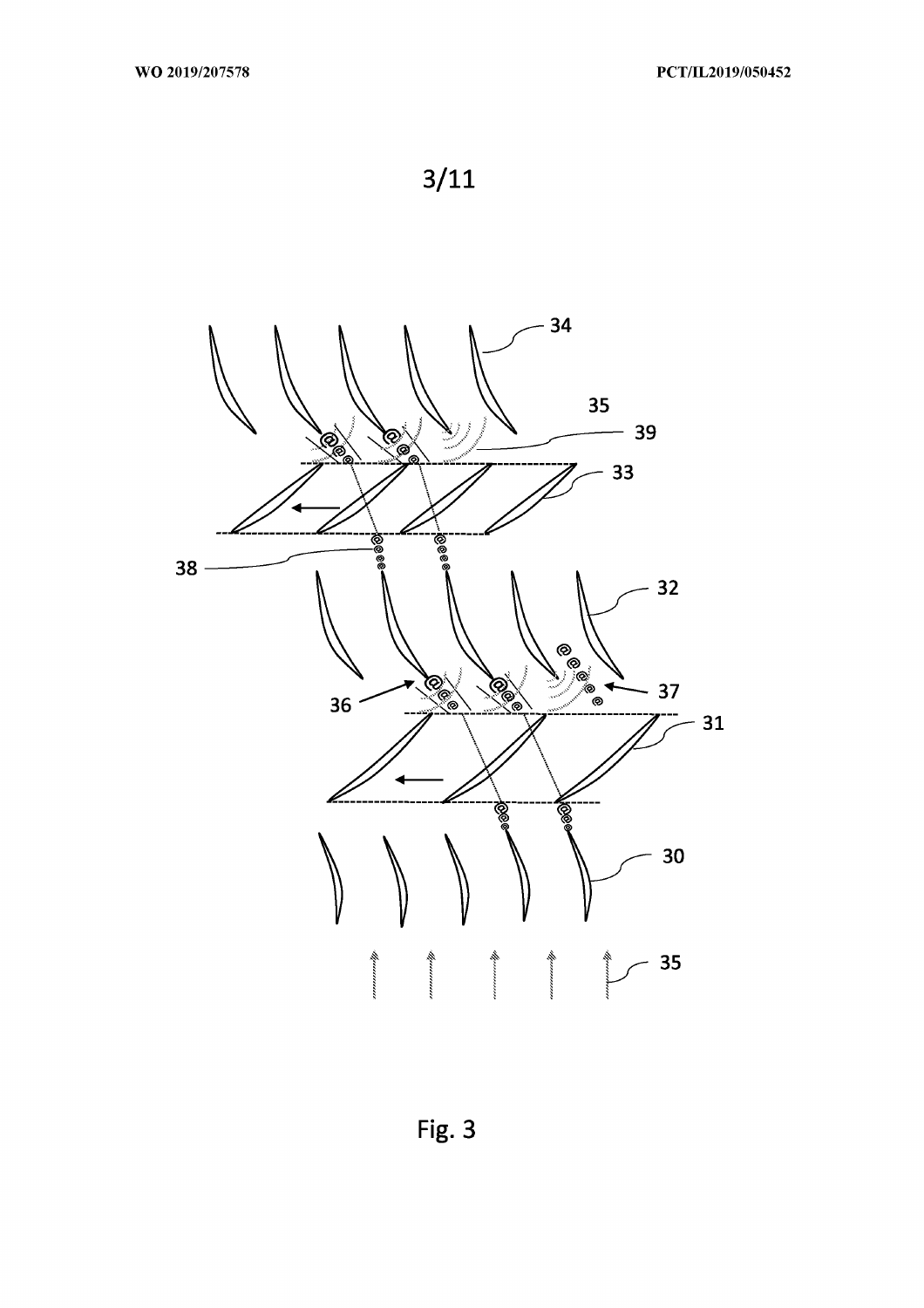

Fig. 4 (PRIOR ART)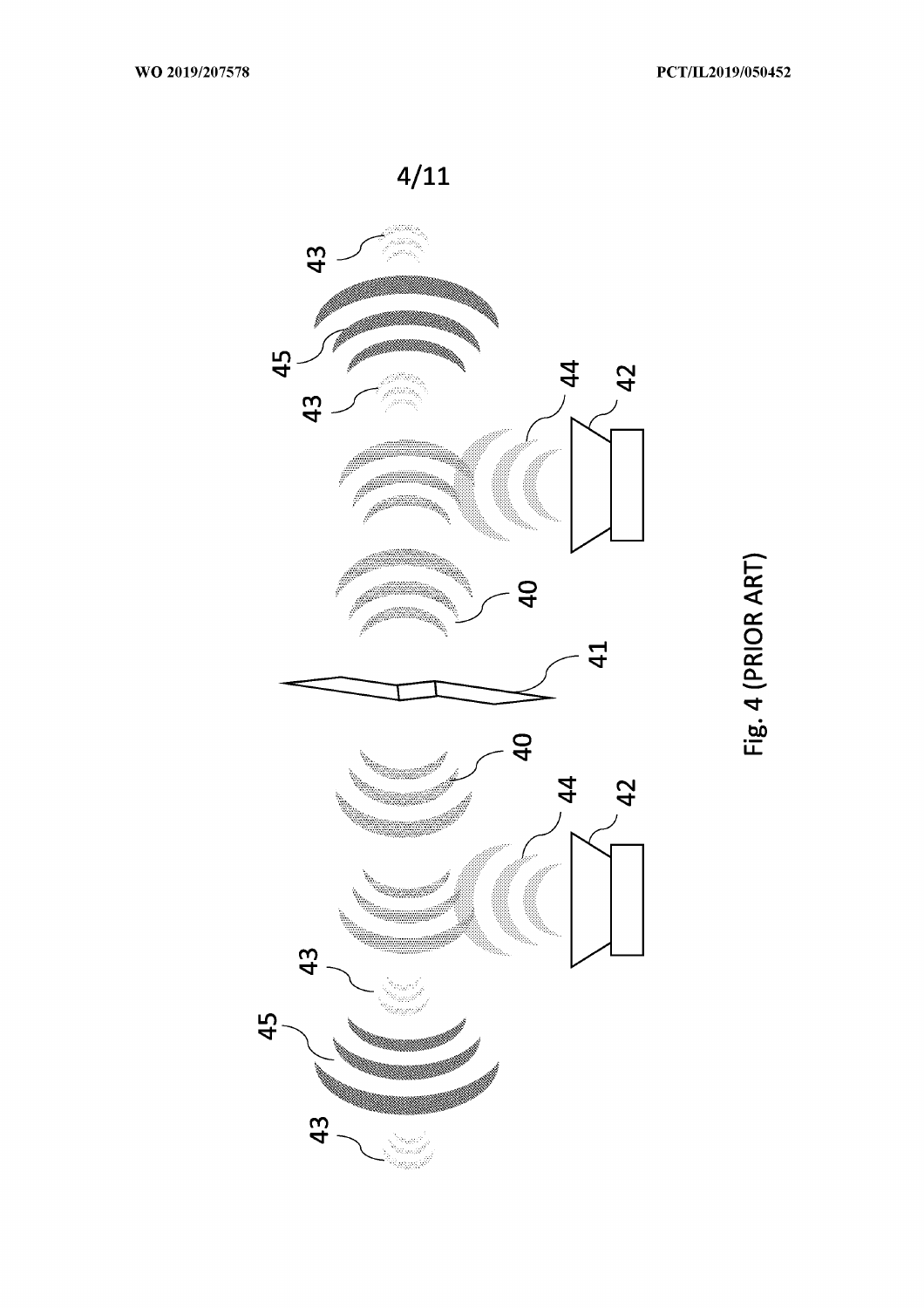

Fig. 5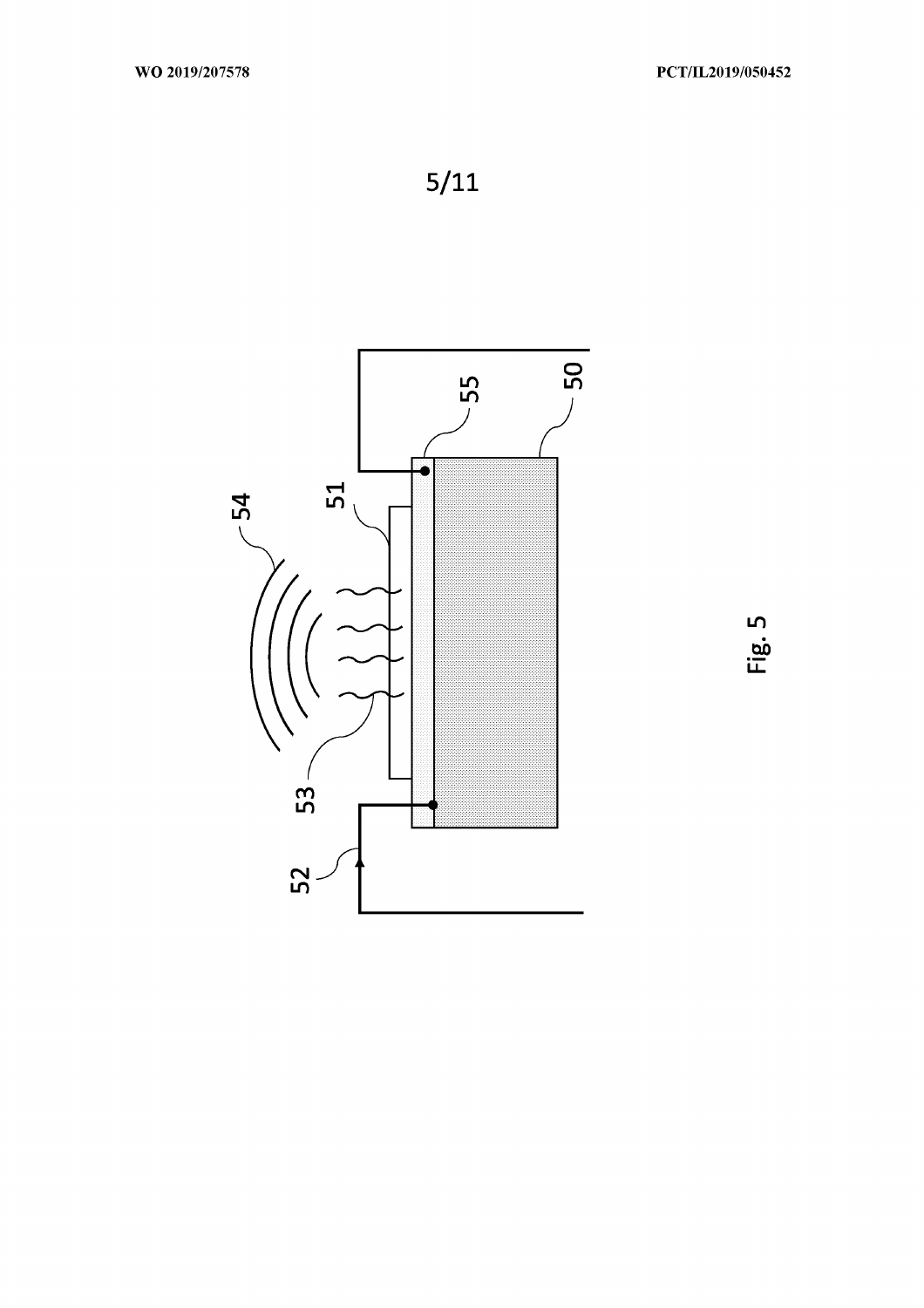

Fig. 6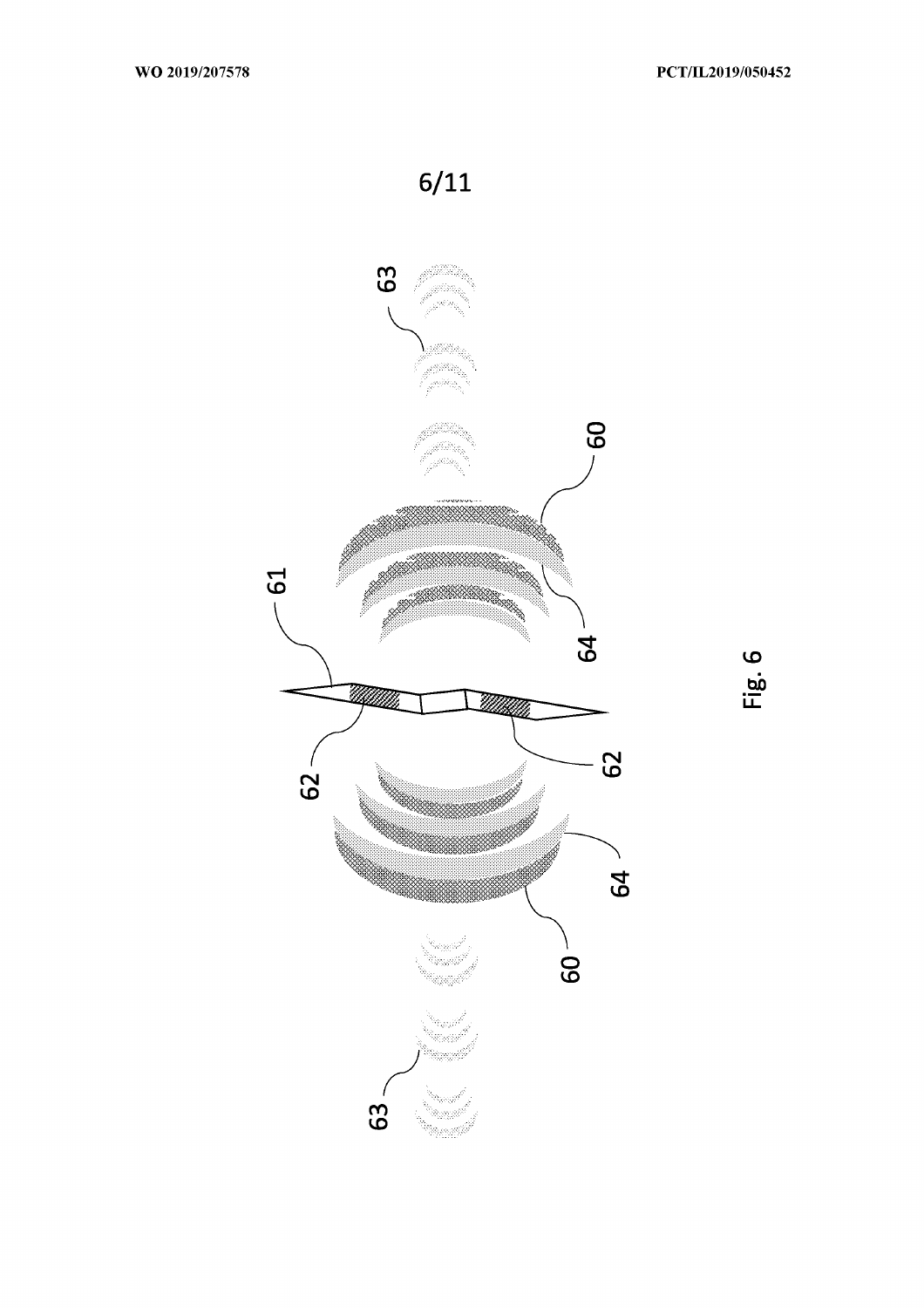



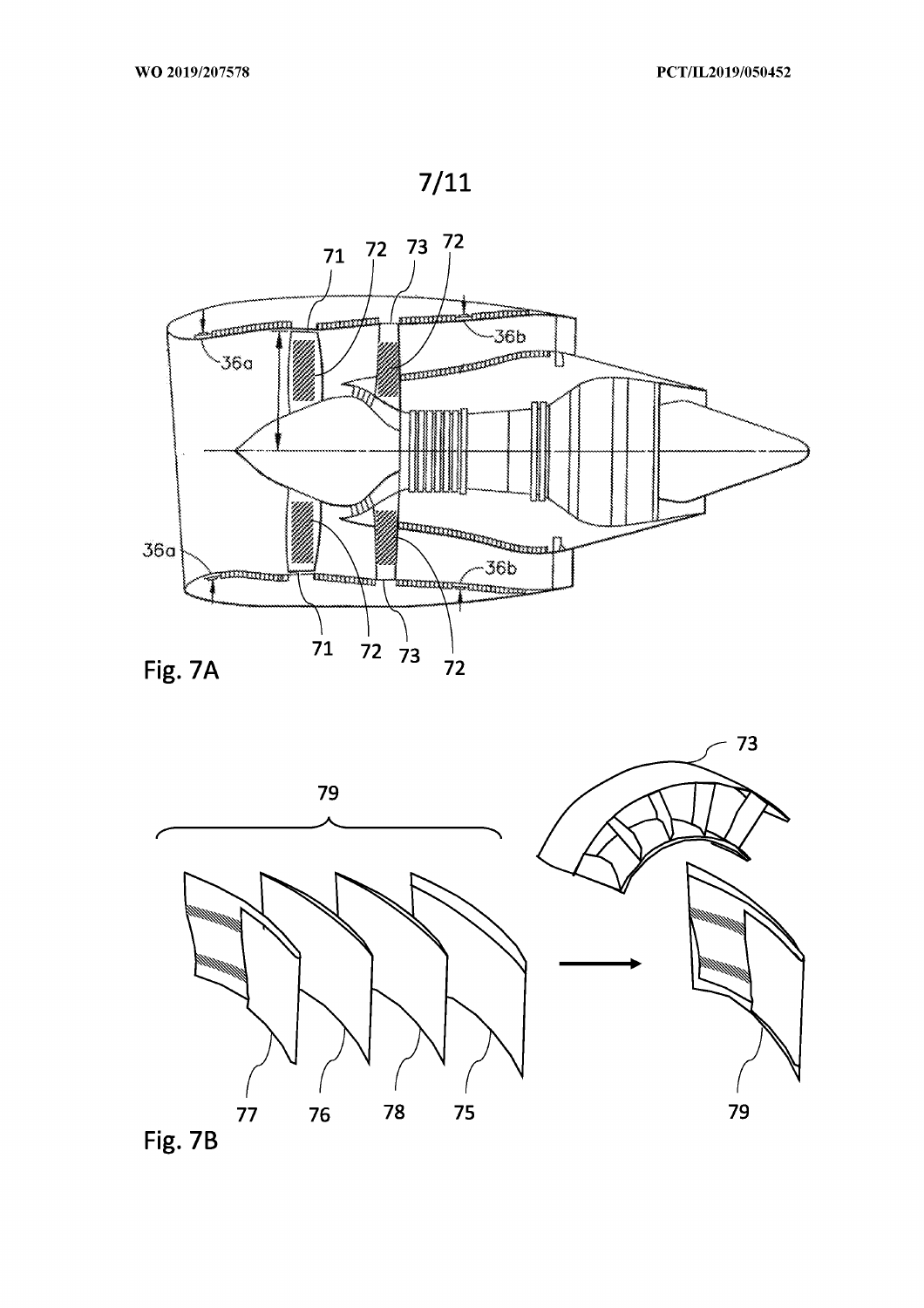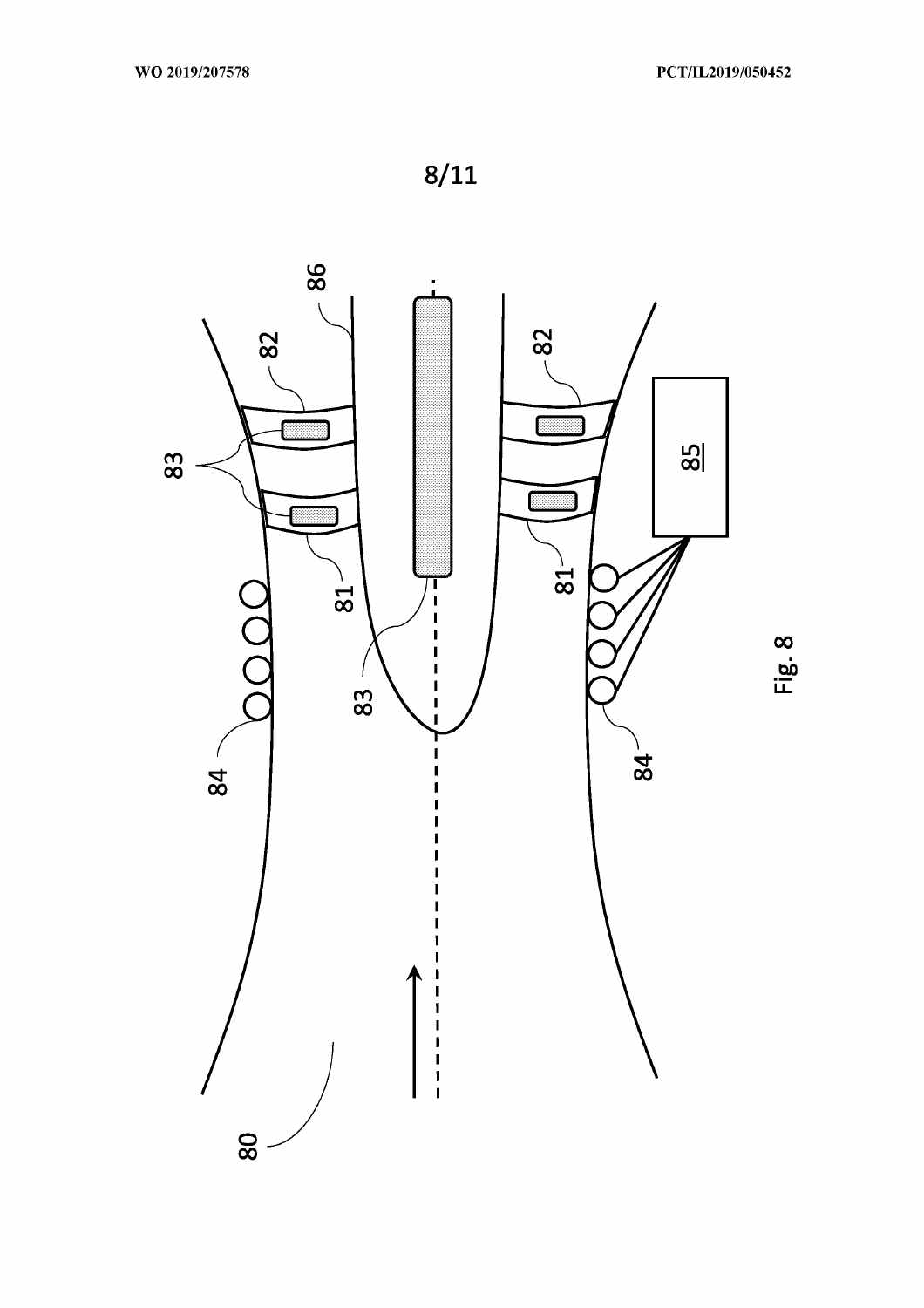

Fig. 9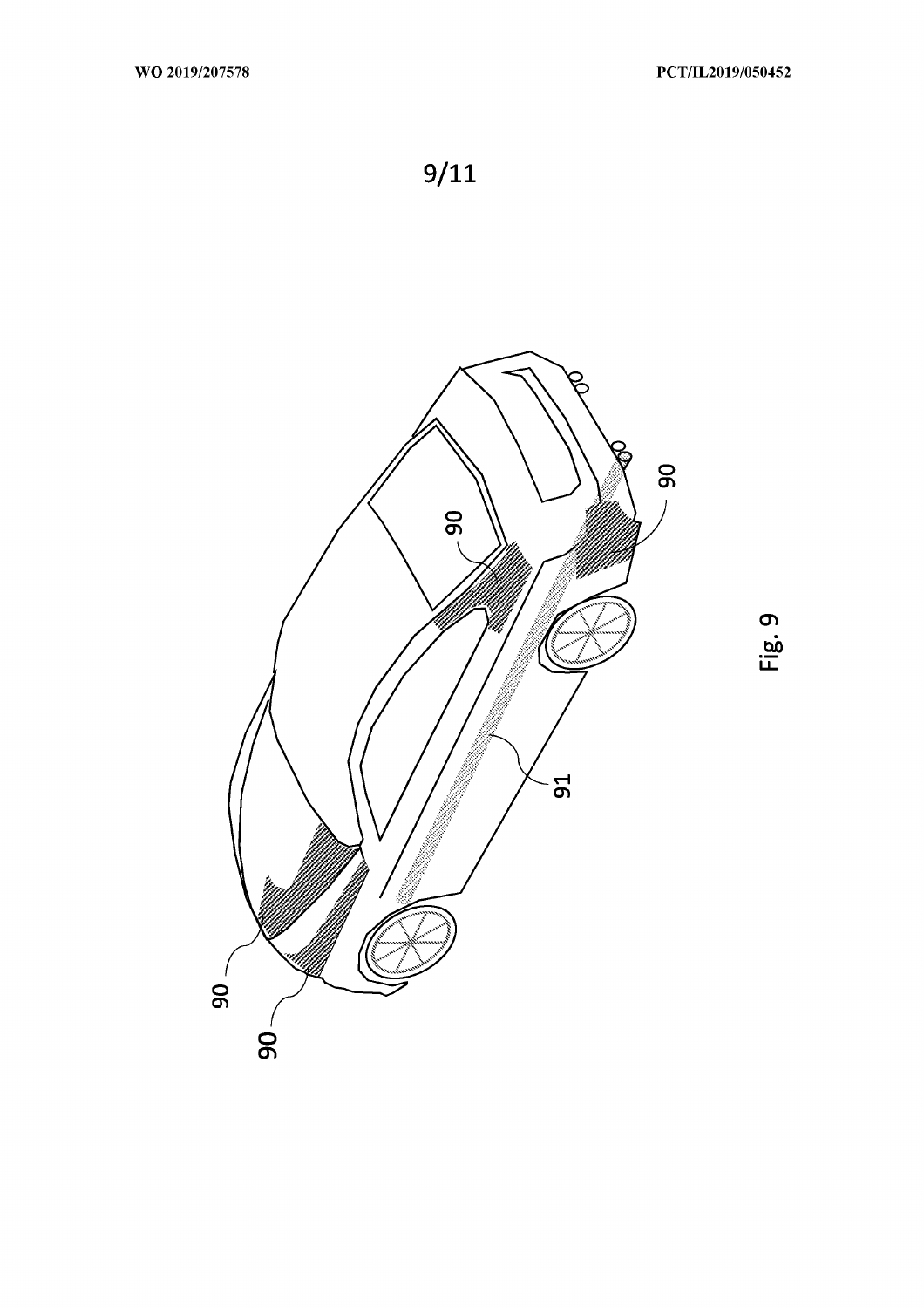

Fig. 10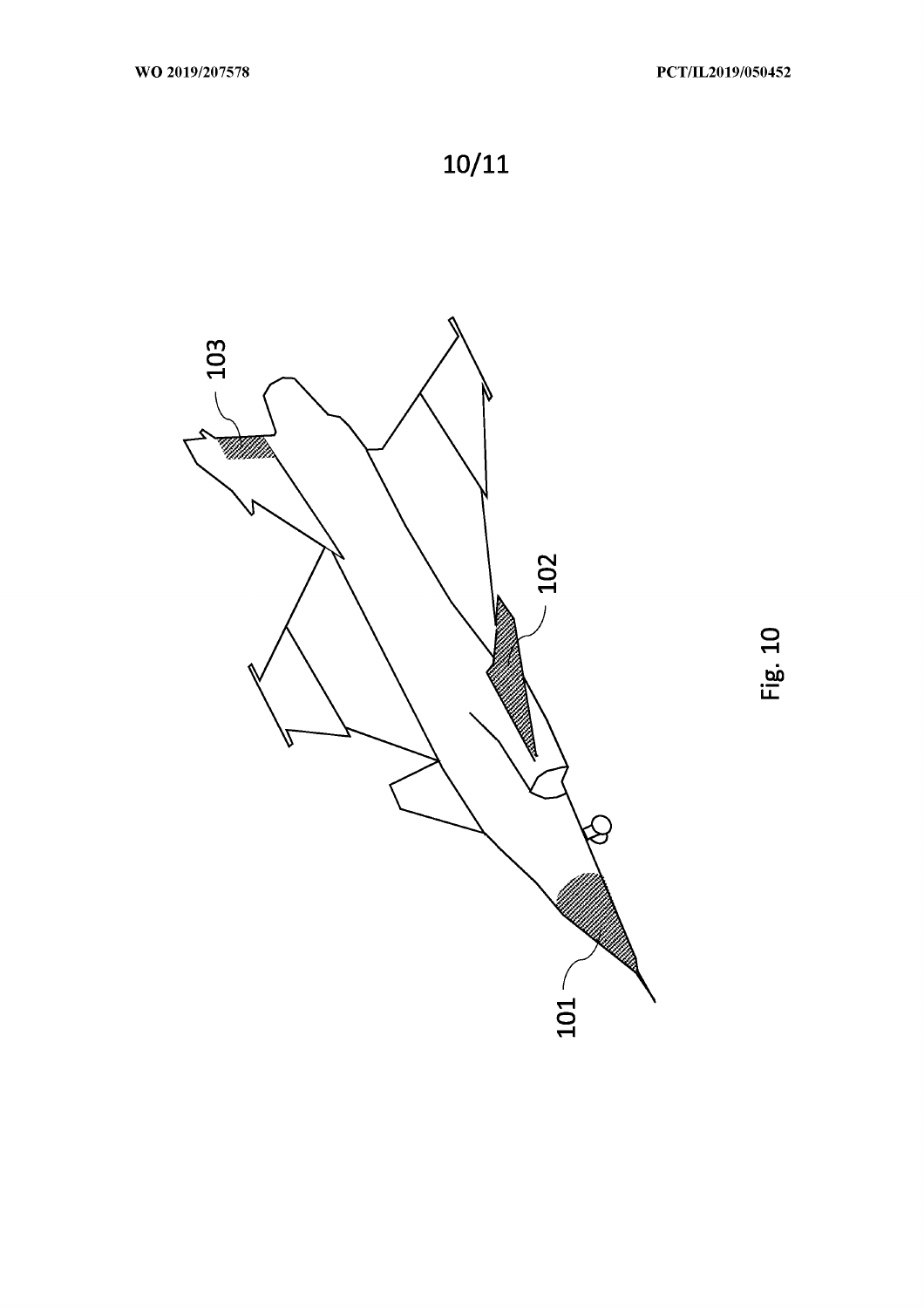

**Fig. 11**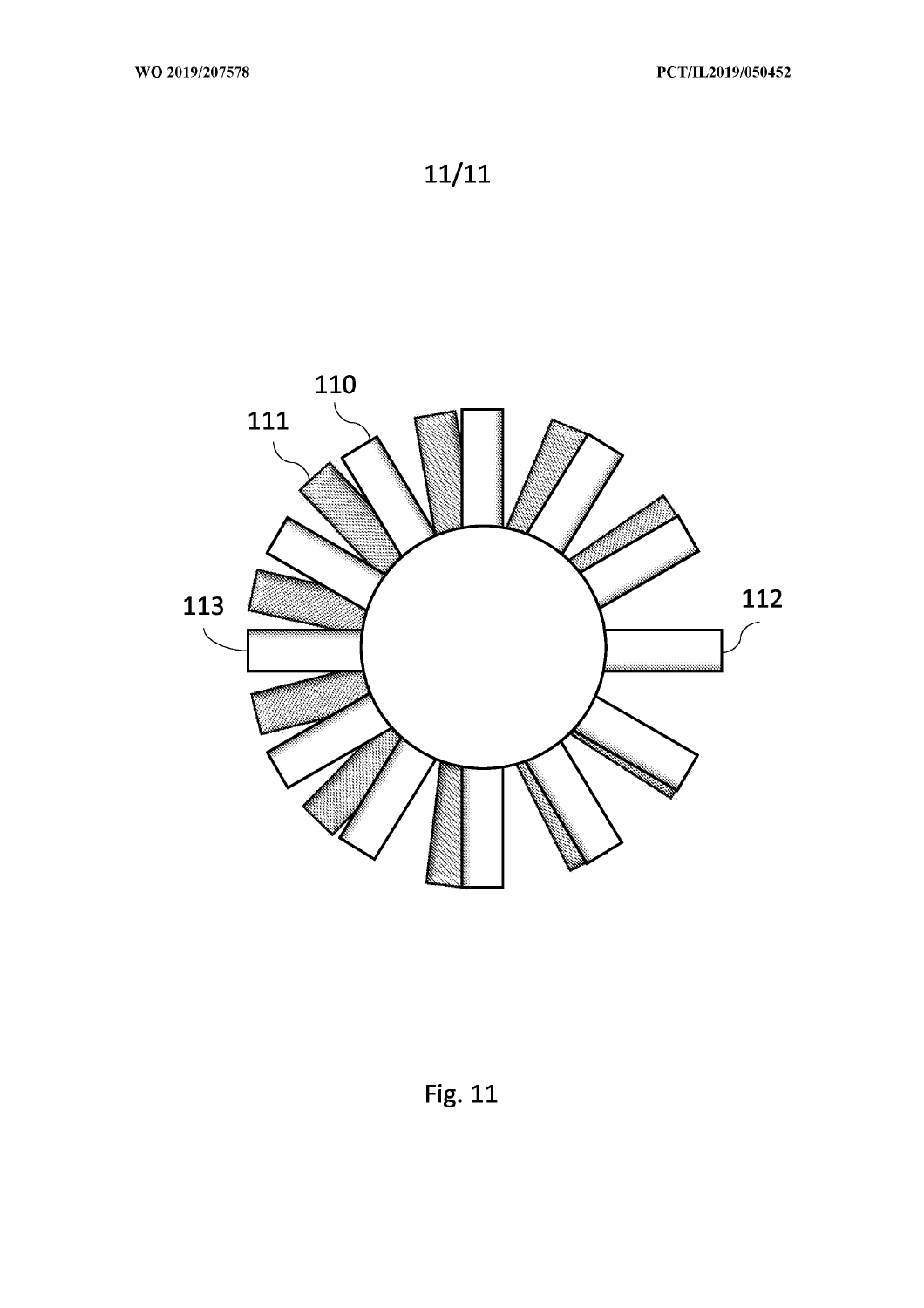# INTERNATIONAL SEARCH REPORT **International application No.**

PCT/IL20 19/050452

| CLASSIFICATION OF SUBJECT MATTER<br>А.<br>IPC (20190101) G10K 11/178, H04R 23/00                                                                                                                                                                        |                                                                                                                                                                                                                                            |                                                                                                                                                                                                                                                                                       |                       |  |  |  |
|---------------------------------------------------------------------------------------------------------------------------------------------------------------------------------------------------------------------------------------------------------|--------------------------------------------------------------------------------------------------------------------------------------------------------------------------------------------------------------------------------------------|---------------------------------------------------------------------------------------------------------------------------------------------------------------------------------------------------------------------------------------------------------------------------------------|-----------------------|--|--|--|
| According to International Patent Classification (IPC) or to both national classification and IPC                                                                                                                                                       |                                                                                                                                                                                                                                            |                                                                                                                                                                                                                                                                                       |                       |  |  |  |
| В.                                                                                                                                                                                                                                                      | <b>FIELDS SEARCHED</b>                                                                                                                                                                                                                     |                                                                                                                                                                                                                                                                                       |                       |  |  |  |
| Minimum documentation searched (classification system followed by classification symbols)<br>IPC (20190101) G10K 11/178, H04R 23/00                                                                                                                     |                                                                                                                                                                                                                                            |                                                                                                                                                                                                                                                                                       |                       |  |  |  |
| Documentation searched other than minimum documentation to the extent that such documents are included in the fields searched                                                                                                                           |                                                                                                                                                                                                                                            |                                                                                                                                                                                                                                                                                       |                       |  |  |  |
| Electronic data base consulted during the international search (name of data base and, where practicable, search terms used)<br>Databases consulted: Esp@cenet, Google Patents, Orbit                                                                   |                                                                                                                                                                                                                                            |                                                                                                                                                                                                                                                                                       |                       |  |  |  |
| C.                                                                                                                                                                                                                                                      | DOCUMENTS CONSIDERED TO BE RELEVANT                                                                                                                                                                                                        |                                                                                                                                                                                                                                                                                       |                       |  |  |  |
| Category*                                                                                                                                                                                                                                               | Citation of document, with indication, where appropriate, of the relevant passages                                                                                                                                                         |                                                                                                                                                                                                                                                                                       | Relevant to claim No. |  |  |  |
| $ {\rm Y} $                                                                                                                                                                                                                                             | US 2013056581 A1 SPARKS DAVID<br>07 Mar 2013 (2013/03/07)<br>The whole reference                                                                                                                                                           |                                                                                                                                                                                                                                                                                       | $1 - 31$              |  |  |  |
| Y                                                                                                                                                                                                                                                       | US 5478199 A GLIEBE PHILIP R.<br>26 Dec 1995 (1995/12/26)<br>ABSTRACT; col.6, lines 2-14                                                                                                                                                   | $1-13,26-28$                                                                                                                                                                                                                                                                          |                       |  |  |  |
| Y                                                                                                                                                                                                                                                       | US 2017178618 A1 BECKMAN BRIAN C. et al.<br>22 Jun 2017 (2017/06/22)<br>ABSTRACT; 143                                                                                                                                                      | $1-13,26-28$                                                                                                                                                                                                                                                                          |                       |  |  |  |
| Y                                                                                                                                                                                                                                                       | US 9442496 B1 BECKMAN BRIAN C. et al.<br>13 Sep 2016 (2016/09/13)<br>ABSTRACT; col.2, line 61-col.3, line 16; col.7, lines 41-59; col.8, lines 20-39; col.9, lines<br>10-19; col.26, lines 53-61; col.30, lines 1-22; FIGs. 1D, 7, 12, 13B | 14-25,29-31                                                                                                                                                                                                                                                                           |                       |  |  |  |
| $ \mathbf{X} $<br>Further documents are listed in the continuation of Box C.<br>See patent family annex.                                                                                                                                                |                                                                                                                                                                                                                                            |                                                                                                                                                                                                                                                                                       |                       |  |  |  |
| 4<br>Special categories of cited documents:<br>"A" document defining the general state of the art which is not considered<br>to be of particular relevance<br>earlier application or patent but published on or after the<br>$\rm ^{6}E^{\prime\prime}$ |                                                                                                                                                                                                                                            | "T"<br>later document published after the international filing date or priority<br>date and not in conflict with the application but cited to understand<br>the principle or theory underlying the invention<br>"X" document of particular relevance; the claimed invention cannot be |                       |  |  |  |
| international filing date<br>$\mathbb{C}^n$<br>document which may throw doubts on priority claim(s) or which is<br>cited to establish the publication date of another citation or other<br>special reason (as specified)                                |                                                                                                                                                                                                                                            | considered novel or cannot be considered to involve an inventive<br>step when the document is taken alone<br>"Y" document of particular relevance; the claimed invention cannot be<br>considered to involve an inventive step when the document is                                    |                       |  |  |  |
| "O" document referring to an oral disclosure, use, exhibition or other<br>means<br>document published prior to the international filling date but later<br>"P"                                                                                          |                                                                                                                                                                                                                                            | combined with one or more other such documents, such combination<br>being obvious to a person skilled in the art<br>"&" document member of the same patent family                                                                                                                     |                       |  |  |  |
| than the priority date claimed<br>Date of the actual completion of the international search                                                                                                                                                             |                                                                                                                                                                                                                                            | Date of mailing of the international search report                                                                                                                                                                                                                                    |                       |  |  |  |
| 05 Jun 2019                                                                                                                                                                                                                                             |                                                                                                                                                                                                                                            | 10 Jun 2019                                                                                                                                                                                                                                                                           |                       |  |  |  |
| <b>Israel Patent Office</b>                                                                                                                                                                                                                             | Name and mailing address of the ISA:                                                                                                                                                                                                       | Authorized officer<br><b>DAVIDI</b> Ariel                                                                                                                                                                                                                                             |                       |  |  |  |
| Technology Park, Bldg.5, Malcha, Jerusalem, 9695101, Israel<br>Facsimile No. 972-2-5651616                                                                                                                                                              |                                                                                                                                                                                                                                            | Telephone No. 972-73-3927257                                                                                                                                                                                                                                                          |                       |  |  |  |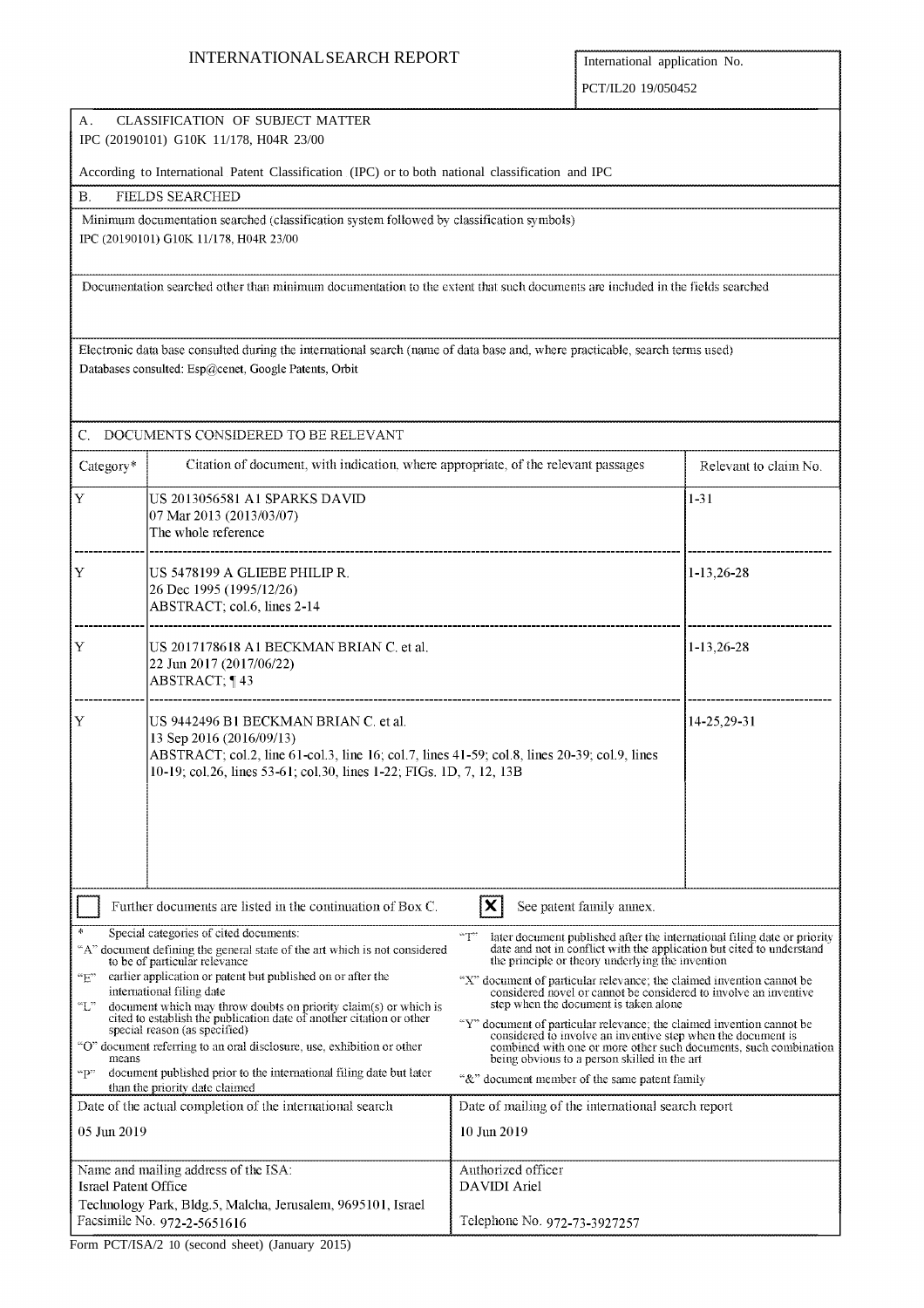# **INTERNATIONAL SEARCH REPORT**

Information on patent family members

International application No.

PCT/IL2019/050452

| Patent document cited search |                         | Publication date |             | Patent family member(s) |                           | <b>Publication Date</b> |
|------------------------------|-------------------------|------------------|-------------|-------------------------|---------------------------|-------------------------|
|                              | report                  |                  |             |                         |                           |                         |
| <b>US</b>                    | 2013056581 A1           | 07 Mar 2013      | $_{\rm US}$ | 2013056581 A1           |                           | 07 Mar 2013             |
|                              |                         |                  | <b>US</b>   | 8590827                 | B2                        | 26 Nov 2013             |
|                              |                         |                  | CA          | 2788121                 | A1                        | 07 Mar 2013             |
|                              |                         |                  | CA          | 2788121                 | $\mathbf C$               | 02 May 2017             |
|                              |                         |                  | EP          | 2568468                 | Al                        | 13 Mar 2013             |
|                              |                         |                  | EP          | 2568468                 | B1                        | 08 Jan 2014             |
| <b>US</b>                    | 5478199<br>$\mathbf{A}$ | 26 Dec 1995      | US          | 5478199                 | $\boldsymbol{\mathsf{A}}$ | 26 Dec 1995             |
|                              |                         |                  | DE          | 69524551                | D <sub>1</sub>            | 24 Jan 2002             |
|                              |                         |                  | DE          | 69524551                | T <sub>2</sub>            | 29 Aug 2002             |
|                              |                         |                  | $\rm EP$    | 0715066                 | A <sub>2</sub>            | 05 Jun 1996             |
|                              |                         |                  | EP          | 0715066                 | A <sub>3</sub>            | 03 Mar 1999             |
|                              |                         |                  | EP          | 0715066                 | B1                        | 12 Dec 2001             |
| US                           | 2017178618 A1           | 22 Jun 2017      | <b>US</b>   | 2017178618              | A1                        | 22 Jun 2017             |
|                              |                         |                  | CA          | 3008453                 | A <sub>1</sub>            | 22 Jun 2017             |
|                              |                         |                  | <b>CN</b>   | 108473194               | A                         | 31 Aug 2018             |
|                              |                         |                  | EP          | 3390218                 | A <sub>1</sub>            | 24 Oct 2018             |
|                              |                         |                  | $_{\rm US}$ | 2017174318              | A <sub>1</sub>            | 22 Jun 2017             |
|                              |                         |                  | $_{\rm US}$ | 10011346                | $\mathbf{B2}$             | $03$ Jul $2018\,$       |
|                              |                         |                  | US          | 2017174319              | A <sub>1</sub>            | 22 Jun 2017             |
|                              |                         |                  | $_{\rm US}$ | 10099773                | B2                        | 16 Oct 2018             |
|                              |                         |                  | US          | 2017174320              | A1                        | 22 Jun 2017             |
|                              |                         |                  | $_{\rm US}$ | 10259562                | $\rm B2$                  | 16 Apr 2019             |
|                              |                         |                  | US          | 2017174338              | A <sub>1</sub>            | 22 Jun 2017             |
|                              |                         |                  | $_{\rm US}$ | 10259574                | B <sub>2</sub>            | 16 Apr 2019             |
|                              |                         |                  | $_{\rm US}$ | 2017174321              | A <sub>1</sub>            | 22 Jun 2017             |
|                              |                         |                  | US          | 2017174334              | A1                        | 22 Jun 2017             |
|                              |                         |                  | US          | 2017175531              | A1                        | 22 Jun 2017             |
|                              |                         |                  | $_{\rm US}$ | 2018304990              | A <sub>1</sub>            | 25 Oct 2018             |
|                              |                         |                  |             |                         |                           |                         |